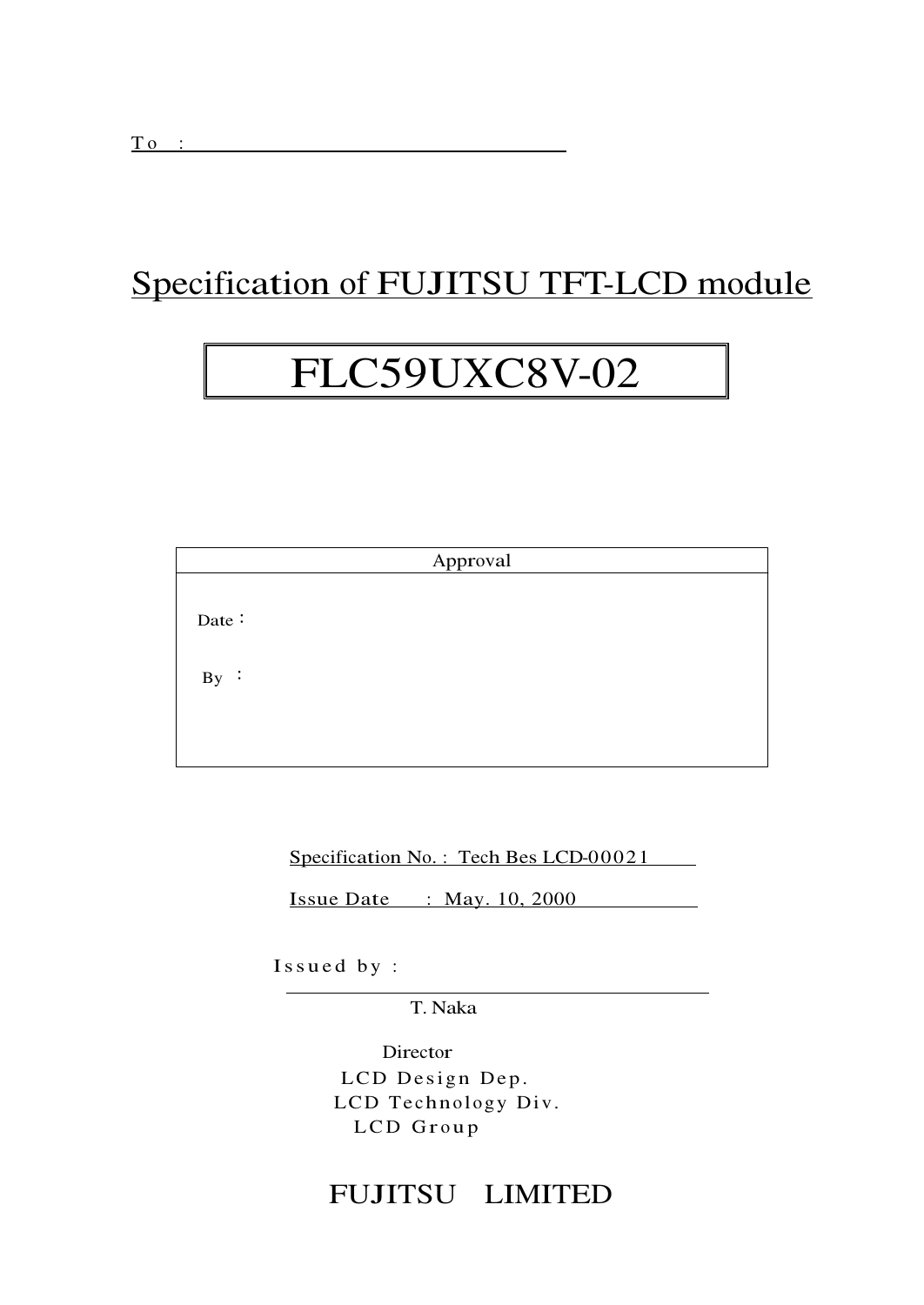| $\mathbf{1}$        |                                  | $\overline{2}$ |                    | $\sqrt{3}$ |                                           | 4     |
|---------------------|----------------------------------|----------------|--------------------|------------|-------------------------------------------|-------|
|                     | REVISION HISTORY                 |                |                    |            | [FLC59UXC8V-02]<br><b>TENTATIVE</b>       |       |
| Revision            | Date                             | Prepared       | Checked            | Approved   | Summary                                   |       |
| 01A                 | May.10,2000                      |                |                    |            | 1st issue                                 |       |
|                     |                                  |                |                    |            |                                           |       |
|                     |                                  |                |                    |            |                                           |       |
|                     |                                  |                |                    |            |                                           |       |
|                     |                                  |                |                    |            |                                           |       |
|                     |                                  |                |                    |            |                                           |       |
|                     |                                  |                |                    |            |                                           |       |
|                     |                                  |                |                    |            |                                           |       |
|                     |                                  |                |                    |            |                                           |       |
|                     |                                  |                |                    |            |                                           |       |
|                     |                                  |                |                    |            |                                           |       |
|                     |                                  |                |                    |            |                                           |       |
|                     |                                  |                |                    |            |                                           |       |
|                     |                                  |                |                    |            |                                           |       |
|                     |                                  |                |                    |            |                                           |       |
|                     |                                  |                |                    |            |                                           |       |
|                     |                                  |                |                    |            |                                           |       |
|                     |                                  |                |                    |            |                                           |       |
|                     |                                  |                |                    |            | FLC59UXC8V-02                             | CUST. |
| DATE<br><b>EDIT</b> | APPR.<br>DESIG.<br>${\rm CHECK}$ |                | <b>DESCRIPTION</b> |            | Tech Bes LCD-00021                        |       |
| DESIG.              | ${\rm CHECK}$                    |                | APPR.              |            | <b>FUJITSU LIMITED</b> $\frac{8}{15}$ 1 / |       |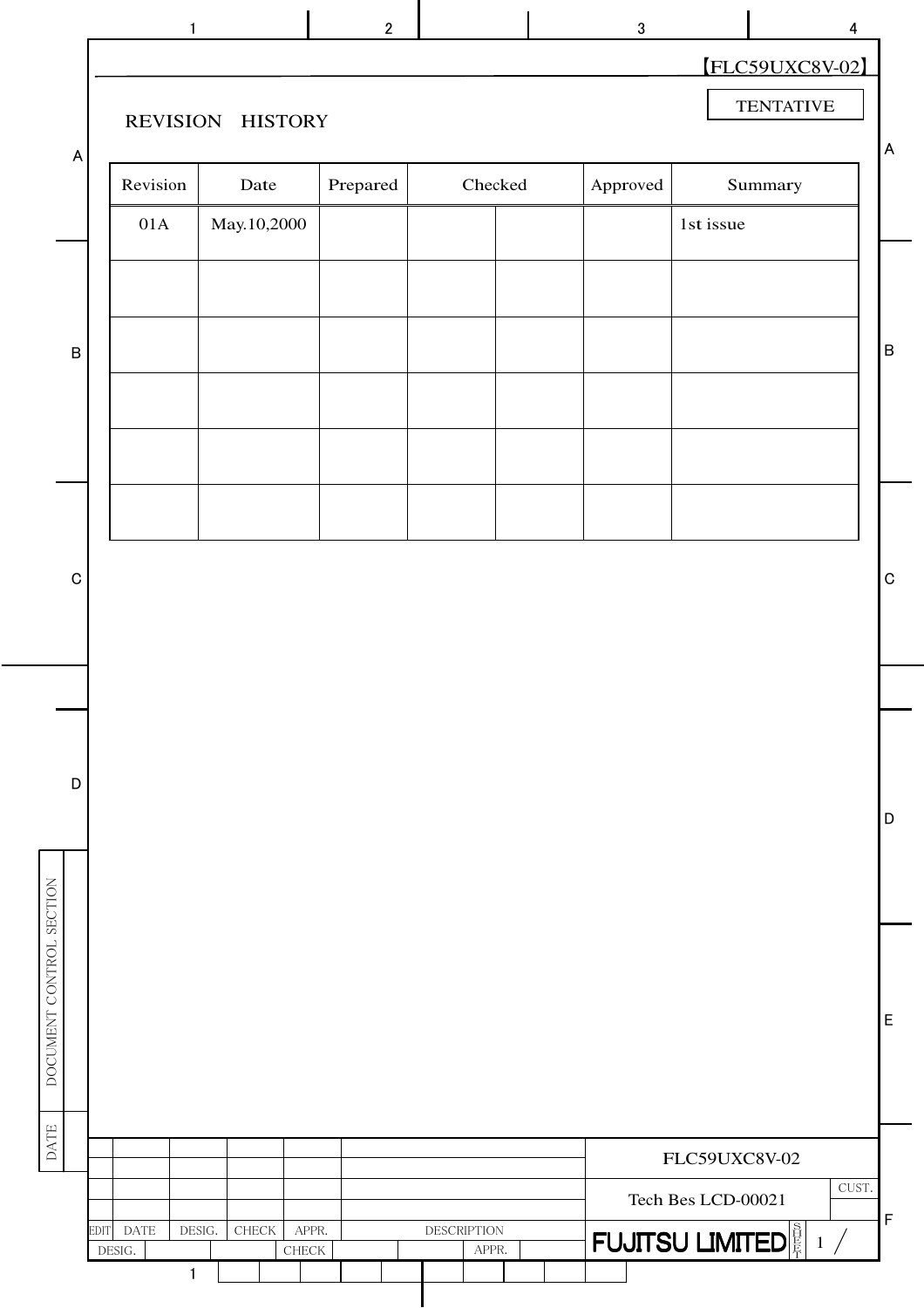|                          | $\overline{2}$<br>3                                                                           | 4                                 |
|--------------------------|-----------------------------------------------------------------------------------------------|-----------------------------------|
|                          |                                                                                               | FLC59UXC8V-02                     |
|                          | <b>TABLE OF CONTENTS</b>                                                                      | <b>TENTATIVE</b>                  |
| Α                        |                                                                                               | A                                 |
|                          |                                                                                               |                                   |
|                          | 2. PRODUCT NAME AND MODEL NUMBER                                                              |                                   |
|                          |                                                                                               |                                   |
|                          |                                                                                               |                                   |
|                          |                                                                                               |                                   |
|                          |                                                                                               |                                   |
| B                        |                                                                                               | B                                 |
|                          |                                                                                               |                                   |
|                          |                                                                                               |                                   |
|                          |                                                                                               |                                   |
|                          |                                                                                               |                                   |
|                          |                                                                                               |                                   |
|                          | <b>10.INTRFACE SPECIFICATIONS</b>                                                             |                                   |
|                          |                                                                                               |                                   |
| C                        |                                                                                               | $\mathbf C$                       |
|                          |                                                                                               |                                   |
|                          |                                                                                               |                                   |
|                          |                                                                                               |                                   |
|                          | <b>11.BACKLITHT SPECIFICATIONS</b>                                                            |                                   |
|                          |                                                                                               |                                   |
|                          |                                                                                               |                                   |
| D                        | <b>12.APPEARANCE SPECIFICATIONS</b>                                                           |                                   |
|                          |                                                                                               |                                   |
|                          |                                                                                               | D                                 |
|                          |                                                                                               |                                   |
|                          |                                                                                               |                                   |
|                          | 15.PACKAGING                                                                                  |                                   |
|                          |                                                                                               |                                   |
|                          |                                                                                               |                                   |
| DOCUMENT CONTROL SECTION |                                                                                               |                                   |
|                          |                                                                                               | E                                 |
|                          |                                                                                               |                                   |
|                          |                                                                                               |                                   |
|                          |                                                                                               |                                   |
| DATE                     |                                                                                               | FLC59UXC8V-02                     |
|                          |                                                                                               | CUST.<br>Tech Bes LCD-00021       |
|                          | <b>DESCRIPTION</b><br><b>EDIT</b><br><b>DATE</b><br>DESIG.<br><b>CHECK</b><br>APPR.<br>DESIG. | F<br><b>FUJITSU LIMITED</b> E 2 / |
|                          | <b>CHECK</b><br>APPR.<br>1                                                                    |                                   |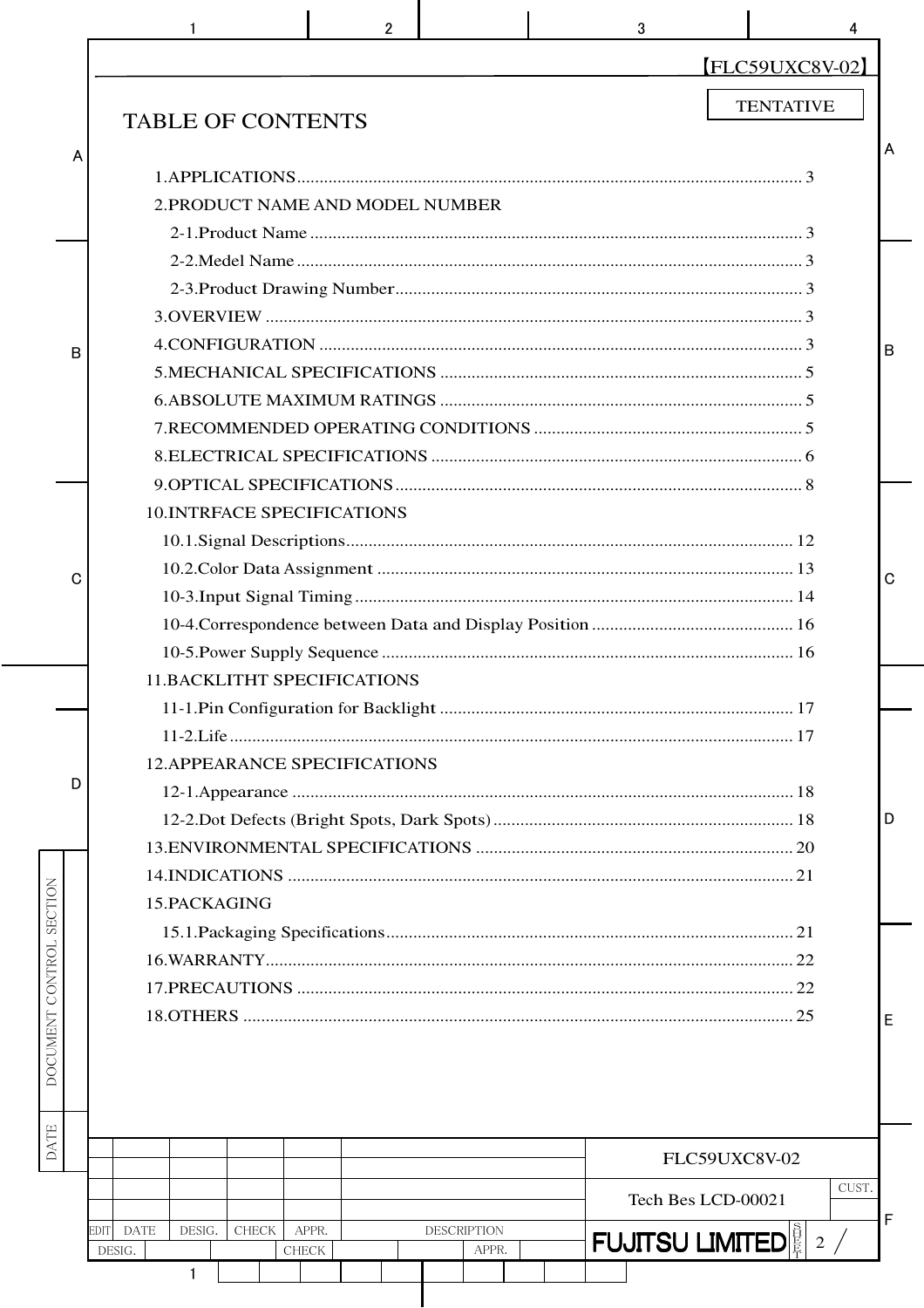|                          |                                                                                                                                                                                                                                                                                                                                                                                            | $\overline{2}$ |                             | 3                                                                                        | 4                                 |   |  |  |  |  |  |  |  |  |
|--------------------------|--------------------------------------------------------------------------------------------------------------------------------------------------------------------------------------------------------------------------------------------------------------------------------------------------------------------------------------------------------------------------------------------|----------------|-----------------------------|------------------------------------------------------------------------------------------|-----------------------------------|---|--|--|--|--|--|--|--|--|
| A                        | <b>1. APPLICATIONS</b>                                                                                                                                                                                                                                                                                                                                                                     |                |                             | This specification is applied to the 23.1-inch (59 cm) UXGA supported TFT-LCD module.    | FLC59UXC8V-02<br><b>TENTATIVE</b> | A |  |  |  |  |  |  |  |  |
|                          | 2. PRODUCT NAME AND MODEL NUMBER                                                                                                                                                                                                                                                                                                                                                           |                |                             |                                                                                          |                                   |   |  |  |  |  |  |  |  |  |
|                          | 2-1 Product Name<br>2-2 Model Name                                                                                                                                                                                                                                                                                                                                                         | : LCD Module   | : FLC59UXC8V-02             |                                                                                          |                                   |   |  |  |  |  |  |  |  |  |
| B                        | B<br>2-3 Product Drawing Number: NA19020-C453<br>3. OVERVIEW                                                                                                                                                                                                                                                                                                                               |                |                             |                                                                                          |                                   |   |  |  |  |  |  |  |  |  |
|                          | This LCD module has a 23.1-inch (59 cm) TFT active-matrix liquid crystal panel that has                                                                                                                                                                                                                                                                                                    |                |                             |                                                                                          |                                   |   |  |  |  |  |  |  |  |  |
| C                        | 1600x1200 pixels.<br>This LCD module has a LDI digital 8-bit RGB Interface and supports 16,777,216 colors.<br>This LCD module has a control signal ENAB (data enable) for controlling both horizontal and<br>vertical position of video data without Hsync or Vsync.<br>The power supplies of this LCD module are $+5V$ DC (for the driving circuit) and $+12V$ DC (for<br>the backlight). |                |                             |                                                                                          |                                   |   |  |  |  |  |  |  |  |  |
|                          |                                                                                                                                                                                                                                                                                                                                                                                            |                |                             |                                                                                          |                                   |   |  |  |  |  |  |  |  |  |
| D                        | <b>4. CONFIGURATION</b><br>RGB interface printed circuit board, cold-cathode tube back-light and bezel.<br>The inverter for the backlight is mounted on the rear of the LCD module.<br>Fig.4-1 shows the block diagram of this LCD module.                                                                                                                                                 |                |                             | This LCD module mainly consists of a color TFT-LCD panel, TFT driver ICs mounted on TCP, |                                   | D |  |  |  |  |  |  |  |  |
| DOCUMENT CONTROL SECTION |                                                                                                                                                                                                                                                                                                                                                                                            |                |                             |                                                                                          |                                   | E |  |  |  |  |  |  |  |  |
| <b>DATE</b>              |                                                                                                                                                                                                                                                                                                                                                                                            |                |                             |                                                                                          | FLC59UXC8V-02                     |   |  |  |  |  |  |  |  |  |
|                          |                                                                                                                                                                                                                                                                                                                                                                                            |                |                             | Tech Bes LCD-00021                                                                       | CUST.                             | F |  |  |  |  |  |  |  |  |
|                          | <b>DATE</b><br>DESIG.<br>CHECK<br>EDIT<br>DESIG.<br><b>CHECK</b>                                                                                                                                                                                                                                                                                                                           | APPR.          | <b>DESCRIPTION</b><br>APPR. | <b>FUJITSU LIMITED</b> E 3 /                                                             |                                   |   |  |  |  |  |  |  |  |  |
|                          | 1                                                                                                                                                                                                                                                                                                                                                                                          |                |                             |                                                                                          |                                   |   |  |  |  |  |  |  |  |  |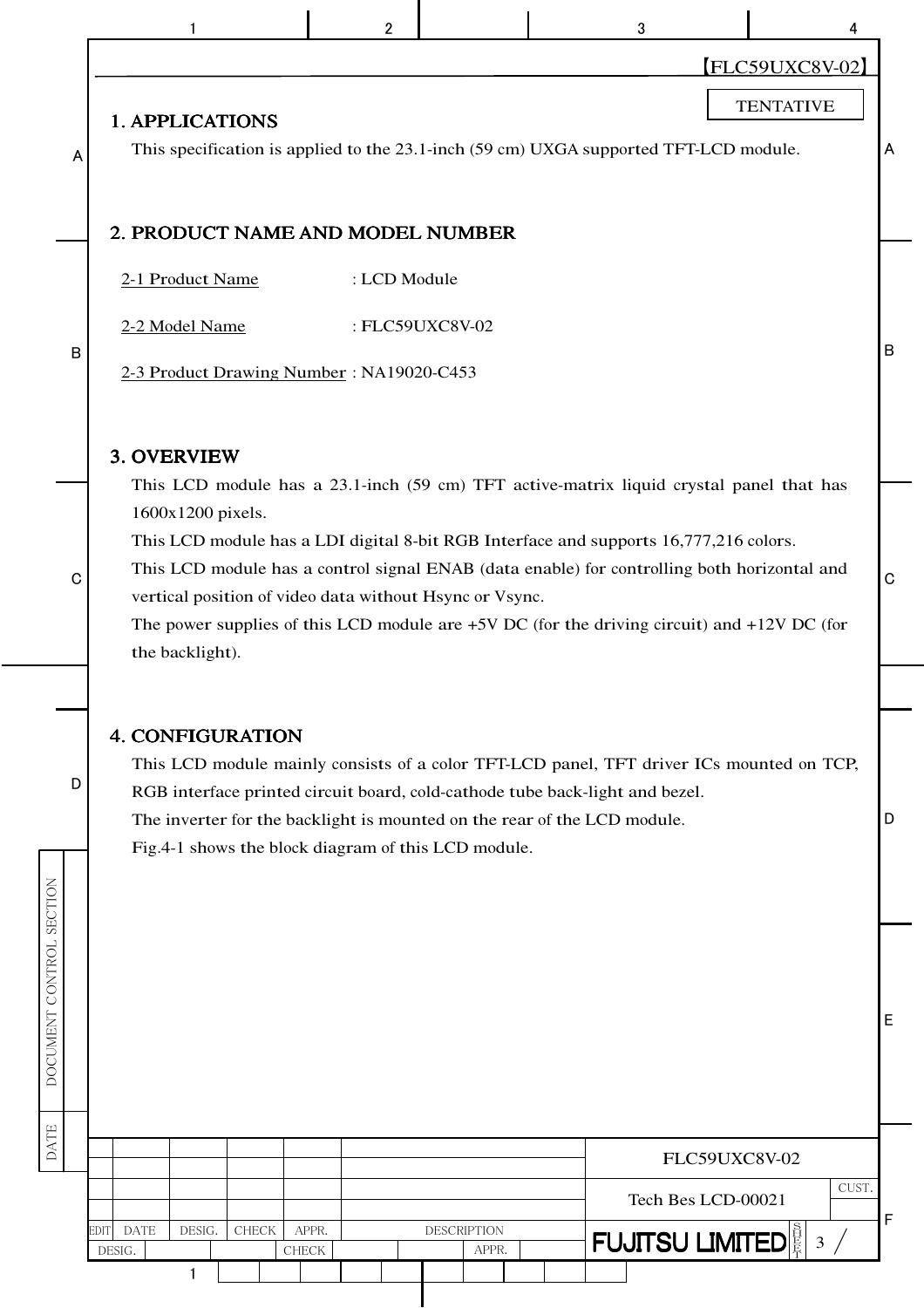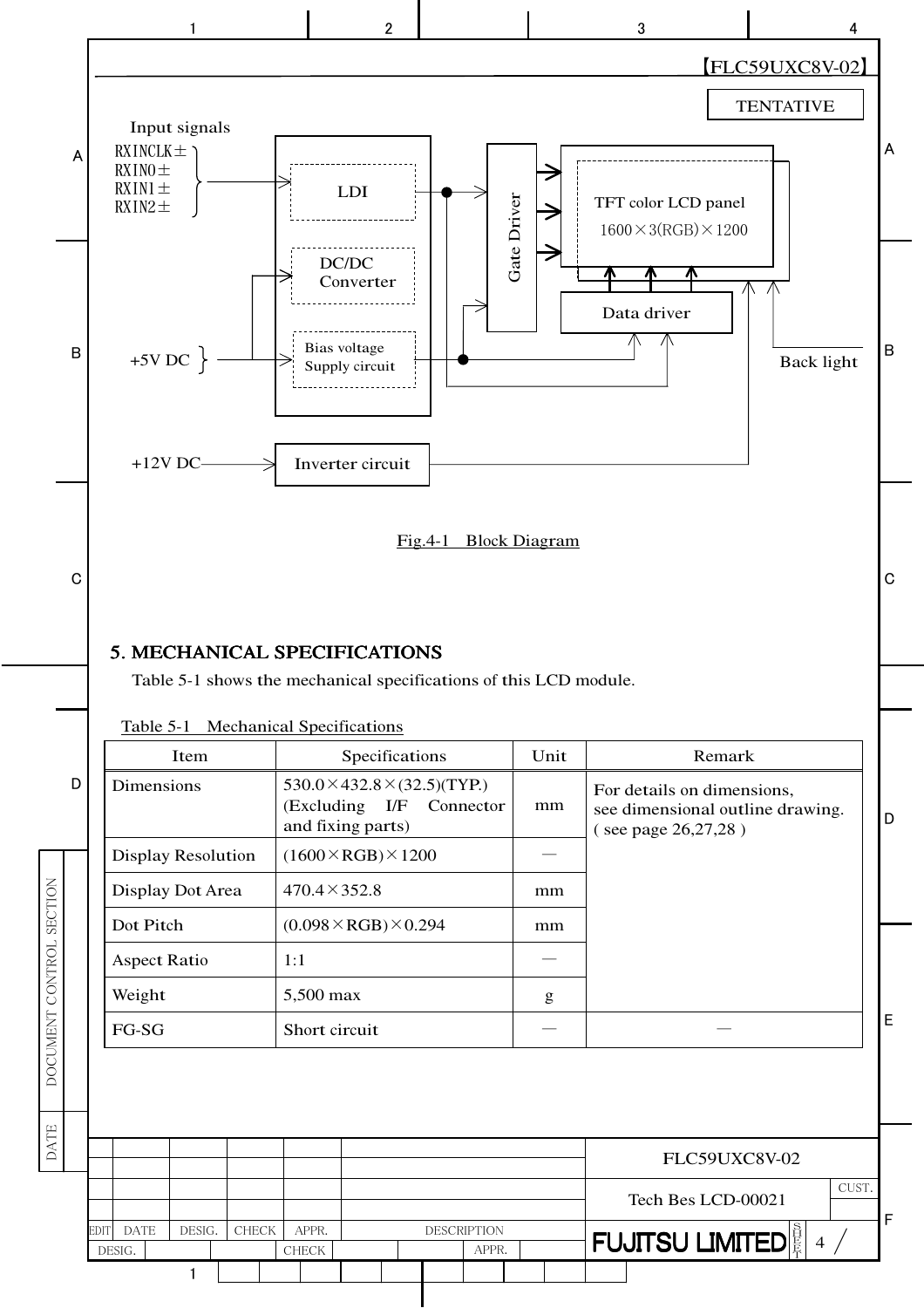|             |                               |                                                                  |                                 |                                                   |                  |      |                        | <b>FLC59UXC8V-02</b> |       |
|-------------|-------------------------------|------------------------------------------------------------------|---------------------------------|---------------------------------------------------|------------------|------|------------------------|----------------------|-------|
|             |                               | <b>6. ABSOLUTE MAXIMUM RATINGS</b>                               |                                 |                                                   |                  |      |                        | <b>TENTATIVE</b>     |       |
| A           |                               | Table 6-1 shows the absolute maximum ratings of this LCD module. |                                 |                                                   |                  |      |                        |                      |       |
|             |                               | Table 6-1                                                        | <b>Absolute Maximum Ratings</b> |                                                   |                  |      |                        |                      |       |
|             |                               | Item                                                             | Symbol                          | Condition                                         | MIN.             | TYP. | MAX.                   | Unit                 |       |
|             |                               | Supply Voltage                                                   | $V_{CC}$                        | Ta= $25^{\circ}$ C                                | $-0.3$           |      | 6.0                    | $\mathbf{V}$         |       |
|             |                               |                                                                  | $V_{INV}$                       | Ta= $25^{\circ}$ C                                | $-0.3$           |      | 14                     | $\mathbf{V}$         |       |
|             |                               | <b>Input Voltage</b>                                             | $V_{IN}$                        | Ta= $25^{\circ}$ C                                | $-0.3$           |      | 5.5                    | V                    |       |
| $\mathsf B$ |                               | <b>Control Voltage</b>                                           | <b>VCNT</b>                     | Ta= $25^{\circ}$ C                                | $-0.3$           |      | <b>VINV</b>            | $\mathbf{V}$         |       |
|             |                               | <b>Brightness</b><br><b>Control Voltage</b>                      | $V_{VR1-4}$                     | Ta= $25^{\circ}$ C                                | $\boldsymbol{0}$ |      | 4.0                    | $\mathbf{V}$         |       |
|             |                               | Table 7-1<br>Item                                                |                                 | <b>Recommended Operating Conditions</b><br>Symbol | MIN.             | TYP. | MAX.                   | Unit                 |       |
|             |                               |                                                                  |                                 |                                                   |                  |      |                        |                      |       |
|             |                               |                                                                  |                                 |                                                   | 4.75             | 5.0  | 5.25                   |                      |       |
|             |                               | Supply Voltage(Logic)                                            |                                 | $V_{CC}$                                          |                  |      |                        | V                    |       |
|             |                               | Supply Voltage(Inverter)                                         |                                 | <b>V<sub>INV</sub></b>                            | 10.8             | 12.0 | 13.2                   | $\mathbf V$          |       |
| D           |                               | Ripple Voltage                                                   |                                 | <b>Vcc</b><br>$V_{RP1}$                           |                  |      | 50                     | mV                   |       |
|             |                               |                                                                  |                                 |                                                   |                  |      |                        |                      |       |
|             |                               |                                                                  |                                 |                                                   |                  |      |                        |                      |       |
|             |                               |                                                                  |                                 |                                                   |                  |      |                        | FLC59UXC8V-02        |       |
|             |                               |                                                                  |                                 |                                                   |                  |      | Tech Bes LCD-00021     |                      | CUST. |
|             | <b>DATE</b><br>EDIT<br>DESIG. | DESIG.<br>CHECK                                                  | APPR.<br><b>CHECK</b>           | <b>DESCRIPTION</b><br>APPR.                       |                  |      | <b>FUJITSU LIMITED</b> |                      | 5/    |

 $\begin{array}{ccccccccccccccccc}\n1 & 1 & 1 & 2 & 2 & 3 & 3 & 4\n\end{array}$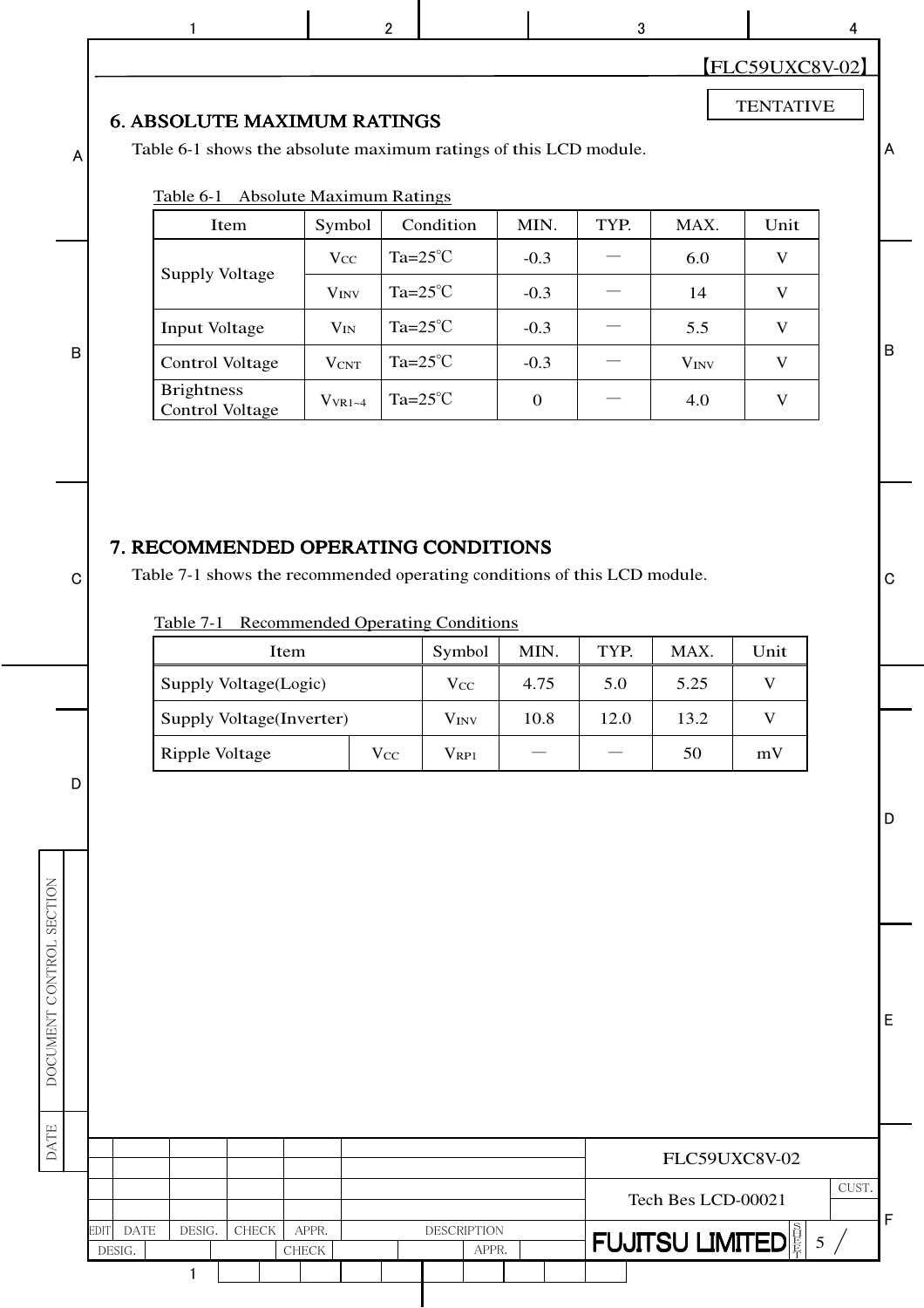|                                                                                                                                                                                                                                                                                                                                                                    |                | 1                                                                                                                                                                                                                                                                                                                                                                                                                                                                                                                                                                                                                         |                       | $\overline{2}$ |                                          |              | 3                           |                    |              | 4      |             |  |  |
|--------------------------------------------------------------------------------------------------------------------------------------------------------------------------------------------------------------------------------------------------------------------------------------------------------------------------------------------------------------------|----------------|---------------------------------------------------------------------------------------------------------------------------------------------------------------------------------------------------------------------------------------------------------------------------------------------------------------------------------------------------------------------------------------------------------------------------------------------------------------------------------------------------------------------------------------------------------------------------------------------------------------------------|-----------------------|----------------|------------------------------------------|--------------|-----------------------------|--------------------|--------------|--------|-------------|--|--|
| $[FLC59UXC8V-02]$<br><b>TENTATIVE</b><br><b>8. ELECTRICAL SPECIFICATIONS</b><br>Table 8-1 shows the electrical specifications of this LCD module. Figure 8-2 shows the equivalent<br>A<br>Α<br>circuit of the logic signal input. Figure 8-3 shows the equivalent circuit of the supply voltage<br>input.<br>Electrical Specification (LDI interface)<br>Table 8-1 |                |                                                                                                                                                                                                                                                                                                                                                                                                                                                                                                                                                                                                                           |                       |                |                                          |              |                             |                    |              |        |             |  |  |
|                                                                                                                                                                                                                                                                                                                                                                    |                | Item                                                                                                                                                                                                                                                                                                                                                                                                                                                                                                                                                                                                                      | Symbol                |                | Condition                                | MIN.         | TYP.                        | <b>MAX</b>         | Unit         | Remark |             |  |  |
|                                                                                                                                                                                                                                                                                                                                                                    |                | Differential-input<br>Voltage                                                                                                                                                                                                                                                                                                                                                                                                                                                                                                                                                                                             | $V_{ID}$              |                |                                          | (250)        | (345)                       | (450)              | mV           |        |             |  |  |
| $\sf B$                                                                                                                                                                                                                                                                                                                                                            |                | <b>Supply Current</b>                                                                                                                                                                                                                                                                                                                                                                                                                                                                                                                                                                                                     | Icc                   |                | $Vec=+5 \pm 0.25V$                       |              | (T.B.D)                     | (T.B.D)            | mA           | $*1$   | $\mathsf B$ |  |  |
|                                                                                                                                                                                                                                                                                                                                                                    | ICLI           | <b>Supply Rush Current</b>                                                                                                                                                                                                                                                                                                                                                                                                                                                                                                                                                                                                | <b>Iscc</b>           | $Vss = 0V$     | DCLK=81.000MHz                           |              |                             | (T.B.D)            | $\mathbf{A}$ |        |             |  |  |
|                                                                                                                                                                                                                                                                                                                                                                    |                | <b>Supply Rush Current</b><br>Duration(1A excess)                                                                                                                                                                                                                                                                                                                                                                                                                                                                                                                                                                         | <b>Tscc</b>           |                |                                          |              |                             | (T.B.D)            | ms           | $*2$   |             |  |  |
|                                                                                                                                                                                                                                                                                                                                                                    |                | <b>Supply Current</b>                                                                                                                                                                                                                                                                                                                                                                                                                                                                                                                                                                                                     | I <sub>INV</sub>      |                | $V_{INV} = 12.0$<br>$V_{VR1\sim 4} = 0V$ |              | (2.5)                       | (T.B.D)            | A            |        |             |  |  |
|                                                                                                                                                                                                                                                                                                                                                                    |                | <b>Brightness Control</b><br>Voltage                                                                                                                                                                                                                                                                                                                                                                                                                                                                                                                                                                                      | $V_{VR1\sim 4}$       |                |                                          | $\mathbf{0}$ |                             | 3.5                | V            |        |             |  |  |
|                                                                                                                                                                                                                                                                                                                                                                    | ACK LIGHT      | <b>Lighting Frequency</b>                                                                                                                                                                                                                                                                                                                                                                                                                                                                                                                                                                                                 | f                     |                | $V_{\text{INV}} = 12.0$                  |              | (60)                        |                    | <b>KHz</b>   |        |             |  |  |
| C                                                                                                                                                                                                                                                                                                                                                                  | മ്             | <b>Lighting Fix Voltage</b>                                                                                                                                                                                                                                                                                                                                                                                                                                                                                                                                                                                               | Vcnt                  |                | $V_{VR1\sim 4} = 0V$                     | $\mathbf{0}$ |                             | 0.8                | V            |        | $\mathbf C$ |  |  |
|                                                                                                                                                                                                                                                                                                                                                                    |                | Non-Lighting Fix<br>Voltage                                                                                                                                                                                                                                                                                                                                                                                                                                                                                                                                                                                               | Vcnt                  |                |                                          | 2.1          |                             | $V_{INV}$          | $\mathbf V$  |        |             |  |  |
| D<br>DOCUMENT CONTROL SECTION                                                                                                                                                                                                                                                                                                                                      |                | $(*1)$ Typical current value is measured when color-bar-pattern is displayed at Vcc=5.0V.<br>Maximum current value is measured when every 2 pixel-checkered pattern is displayed at<br>$Vcc=4.75V$ .<br>Rush current is not included in this value.<br>(*2) These items prescribe the rush current of internal DC/DC.<br>Current value for charging capacitors inside the module is not prescribed.<br>(*3) The current capacities of power supply for inverter should be more than twice as much as<br>the supply current( $\text{Inv}$ ), otherwise the protective circuit of inverter( $\text{fuse}$ ) might not work. |                       |                |                                          |              |                             |                    |              |        | D           |  |  |
| <b>DATE</b>                                                                                                                                                                                                                                                                                                                                                        |                |                                                                                                                                                                                                                                                                                                                                                                                                                                                                                                                                                                                                                           |                       |                |                                          |              |                             | FLC59UXC8V-02      |              |        | Е           |  |  |
|                                                                                                                                                                                                                                                                                                                                                                    |                |                                                                                                                                                                                                                                                                                                                                                                                                                                                                                                                                                                                                                           |                       |                |                                          |              |                             | Tech Bes LCD-00021 |              | CUST.  |             |  |  |
|                                                                                                                                                                                                                                                                                                                                                                    | EDIT<br>DESIG. | <b>DATE</b><br>DESIG.<br>CHECK                                                                                                                                                                                                                                                                                                                                                                                                                                                                                                                                                                                            | APPR.<br><b>CHECK</b> |                | DESCRIPTION<br>APPR.                     |              | <b>FUJITSU LIMITEDE</b> 6 / |                    |              |        | F           |  |  |
|                                                                                                                                                                                                                                                                                                                                                                    |                | 1                                                                                                                                                                                                                                                                                                                                                                                                                                                                                                                                                                                                                         |                       |                |                                          |              |                             |                    |              |        |             |  |  |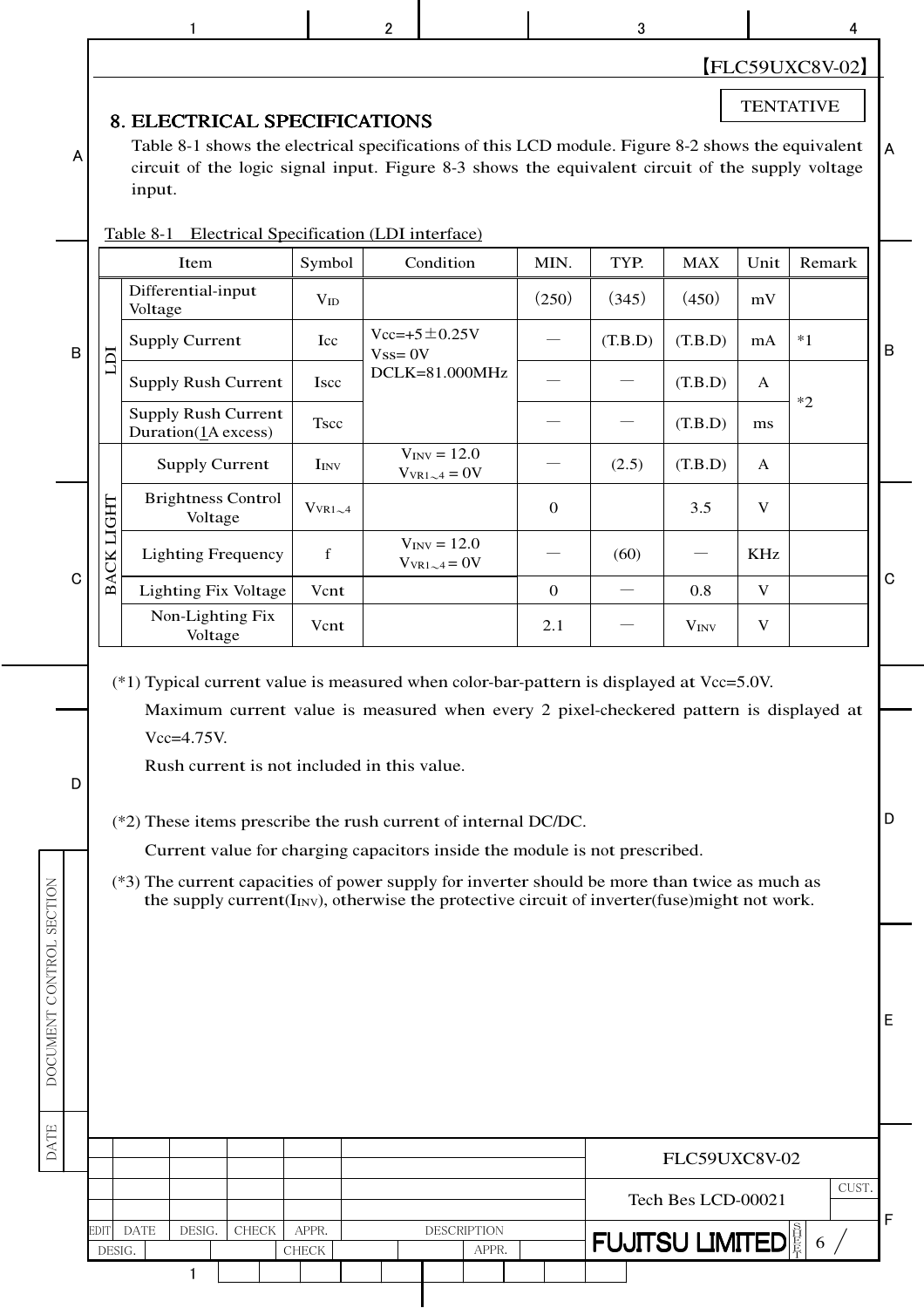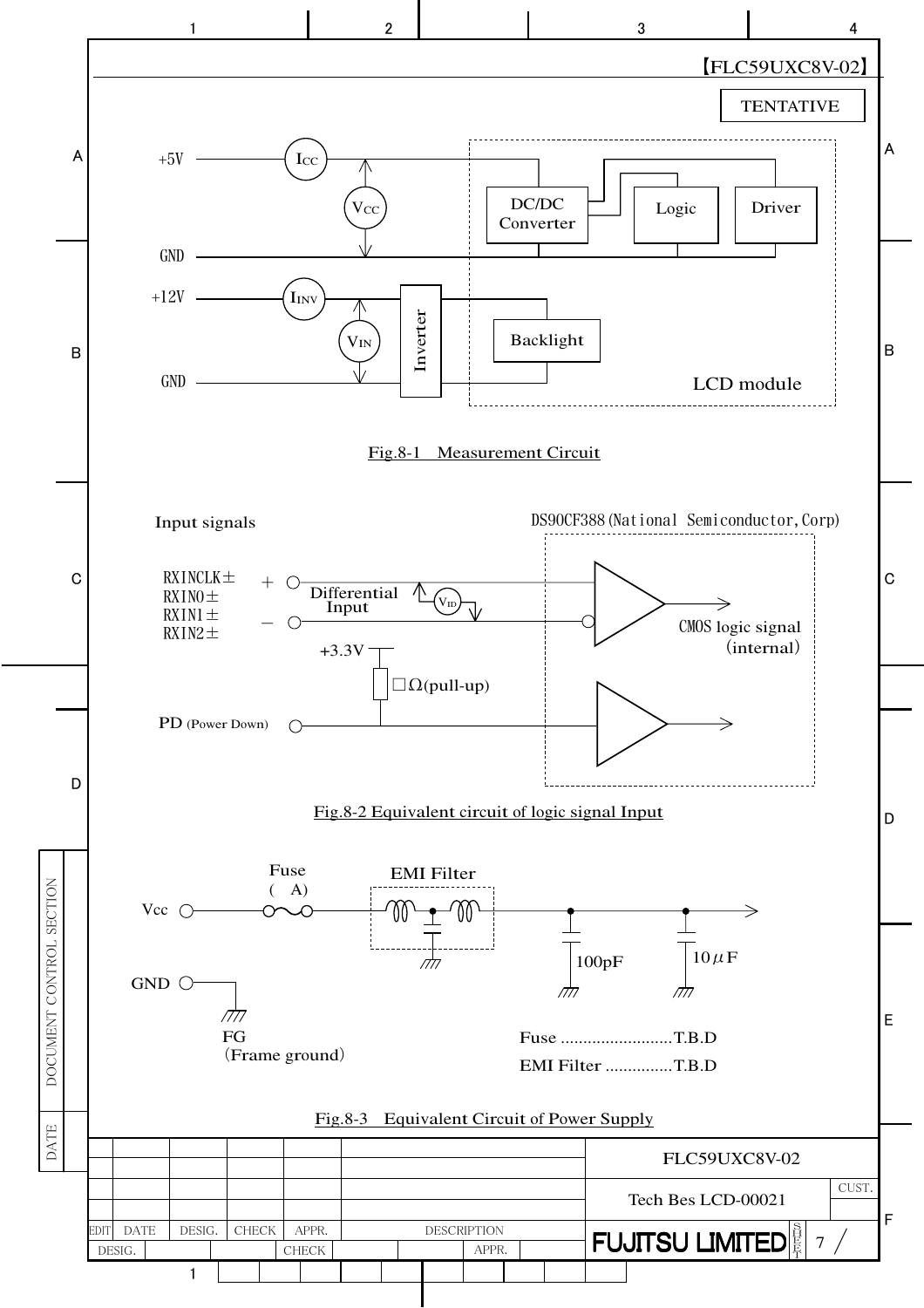|                          |                               |             |                 |                              |                                                          |                                                                                                                                                                                                                                                                                                                   |                  |                          |                               |                   |                  | $[FLC59UXC8V-02]$            |
|--------------------------|-------------------------------|-------------|-----------------|------------------------------|----------------------------------------------------------|-------------------------------------------------------------------------------------------------------------------------------------------------------------------------------------------------------------------------------------------------------------------------------------------------------------------|------------------|--------------------------|-------------------------------|-------------------|------------------|------------------------------|
|                          |                               |             |                 | 9. OPTICAL SPECIFICATIONS    |                                                          |                                                                                                                                                                                                                                                                                                                   |                  |                          |                               |                   | <b>TENTATIVE</b> |                              |
|                          |                               |             |                 |                              |                                                          | Table 9-1 shows the optical specifications of this LCD module.                                                                                                                                                                                                                                                    |                  |                          |                               |                   |                  |                              |
| A                        |                               |             |                 |                              |                                                          | Table 9-1 Optical specifications                                                                                                                                                                                                                                                                                  |                  | Specifications           |                               |                   |                  | Ta= $25^{\circ}$ C<br>Remark |
|                          |                               | Item        |                 | Symbol                       |                                                          | Condition                                                                                                                                                                                                                                                                                                         | MIN.             | TYP.                     | MAX.                          | Unit              |                  | Note                         |
|                          | Visual                        | Horizontal  |                 | $\theta$ L,R                 | $CR \ge 10$                                              | $\theta$ <sub>U,D</sub> =0 <sup>°</sup>                                                                                                                                                                                                                                                                           | 80               |                          | $\overline{\phantom{0}}$      | $^\circ$          |                  | (1)(2)<br>(3)(5)             |
|                          | Angle                         | Vertical    |                 | $\theta$ u,d                 |                                                          | $\theta$ L,R= $0^{\circ}$                                                                                                                                                                                                                                                                                         | 80               |                          |                               | $\circ$           |                  | (6)                          |
|                          | <b>Contrast Ratio</b>         |             |                 | CR                           | $\theta$ l,r,u,d<br>$=0^{\circ}$                         | $(R_{VR} = \Box k\Omega)$                                                                                                                                                                                                                                                                                         | 210              | 400                      |                               |                   | White/<br>Black  | (1)(2)<br>(3)(5)             |
| $\sf B$                  | Response Time(ON)             |             |                 |                              | $\theta$ l,r,u,d                                         | Ta= $25^{\circ}$ C                                                                                                                                                                                                                                                                                                |                  | 10                       | 25                            | ms                |                  | (1)                          |
|                          | $(B\rightarrow W)$            |             |                 | $t_{on}$                     | $=0^{\circ}$                                             | $Ta=0^{\circ}C$                                                                                                                                                                                                                                                                                                   |                  | 50                       | 100                           | ms                |                  | (4)<br>(5)                   |
|                          | Response Time(OFF)            |             |                 |                              | $\theta$ l,r,u,d                                         | Ta= $25^{\circ}$ C                                                                                                                                                                                                                                                                                                |                  | 15                       | 30                            | ms                |                  |                              |
|                          | $(W \rightarrow B)$           |             |                 | t <sub>off</sub>             | $=0^{\circ}$                                             | Ta= $0^{\circ}$ C                                                                                                                                                                                                                                                                                                 |                  | 50                       | 100                           | ms                |                  |                              |
|                          | <b>Brightness</b>             |             |                 | $\bf{I}$                     |                                                          |                                                                                                                                                                                                                                                                                                                   | 200              | 250                      | $\overbrace{\phantom{12333}}$ | cd/m <sup>2</sup> | White            | (1)(5)                       |
|                          | <b>Brightness Uniformity</b>  |             |                 | $\Delta I$                   | $\theta$ <sub>L,R,U,D</sub> = $0^\circ$<br>$V_{CC} = 5V$ |                                                                                                                                                                                                                                                                                                                   | 75               |                          |                               | $\%$              | $*1$             | (1)(5)(7)                    |
|                          | Chromaticity                  |             | W               | $\mathbf{x}$                 | (at maximum<br>brightness)                               |                                                                                                                                                                                                                                                                                                                   | 0.283            | 0.313                    | 0.343                         |                   |                  | (1)                          |
| $\mathbf C$              |                               |             |                 | y                            |                                                          |                                                                                                                                                                                                                                                                                                                   | 0.299            | 0.329                    | 0.359                         |                   |                  | (5)                          |
|                          |                               | $\mathbf R$ |                 |                              |                                                          | Red                                                                                                                                                                                                                                                                                                               |                  | $(0.610, 0.340)$ TYP.    |                               |                   |                  |                              |
|                          |                               |             | G<br>B          | (x,y)                        |                                                          | Green                                                                                                                                                                                                                                                                                                             |                  | $(0.300, 0.570)$ TYP.    |                               |                   |                  |                              |
|                          |                               |             |                 |                              |                                                          | Blue                                                                                                                                                                                                                                                                                                              |                  | $(0.150, 0.130)$ TYP.    |                               |                   |                  |                              |
|                          | LCD Panel Type                |             |                 |                              |                                                          |                                                                                                                                                                                                                                                                                                                   | <b>TFT Color</b> |                          |                               |                   |                  |                              |
|                          | Display Mode                  |             |                 |                              |                                                          |                                                                                                                                                                                                                                                                                                                   |                  | Normally Black VA        |                               |                   |                  |                              |
| D                        | Wide Viewing Angle Technology |             |                 |                              |                                                          |                                                                                                                                                                                                                                                                                                                   | <b>MVA</b>       |                          |                               |                   |                  |                              |
|                          | <b>Optimum Viewing Angle</b>  |             |                 |                              |                                                          |                                                                                                                                                                                                                                                                                                                   |                  | (symmetry)               |                               |                   |                  | (6)                          |
|                          | Display Color                 |             |                 |                              |                                                          |                                                                                                                                                                                                                                                                                                                   |                  | 16,777,216 (8-bit color) |                               |                   |                  |                              |
|                          | Color of non-display area     |             |                 |                              |                                                          |                                                                                                                                                                                                                                                                                                                   | Black            |                          |                               |                   |                  |                              |
|                          | <b>Surface Treatment</b>      |             |                 |                              |                                                          |                                                                                                                                                                                                                                                                                                                   | T.B.D            |                          |                               |                   |                  |                              |
| DOCUMENT CONTROL SECTION | (Note1)                       | (Note2)     | themeasurement. | Field= $2^{\circ}$ , L=500mm |                                                          | (*1) Value at $15 \sim 20$ minutes after lighting on.<br>.CS-1000 (MINOLTA Co., Ltd.), or equivalent luminance colorimeter should be used for<br>The specified value of viewing angle, contrast, brightness, brightness uniformity and<br>chromaticity are measured under the dark room condition (1lux or less). |                  |                          |                               |                   |                  |                              |
|                          |                               |             |                 |                              |                                                          | $\cdot$ R <sub>VR</sub> = $\Box$ k $\Omega$ , if any condition is not specified.<br>• The characteristics of R <sub>VR</sub> = $\Box$ k $\Omega$ is equal to that of R <sub>VR</sub> = $\infty$ .                                                                                                                 |                  |                          |                               |                   |                  |                              |
| <b>DATE</b>              |                               |             |                 |                              |                                                          |                                                                                                                                                                                                                                                                                                                   |                  |                          |                               | FLC59UXC8V-02     |                  |                              |
|                          |                               |             |                 |                              |                                                          |                                                                                                                                                                                                                                                                                                                   |                  |                          | Tech Bes LCD-00021            |                   |                  | CUST.                        |
|                          | <b>EDIT</b><br><b>DATE</b>    | DESIG.      | CHECK           | APPR.                        |                                                          | <b>DESCRIPTION</b>                                                                                                                                                                                                                                                                                                |                  |                          | <b>FUJITSU LIMITEDE</b> 8 /   |                   |                  |                              |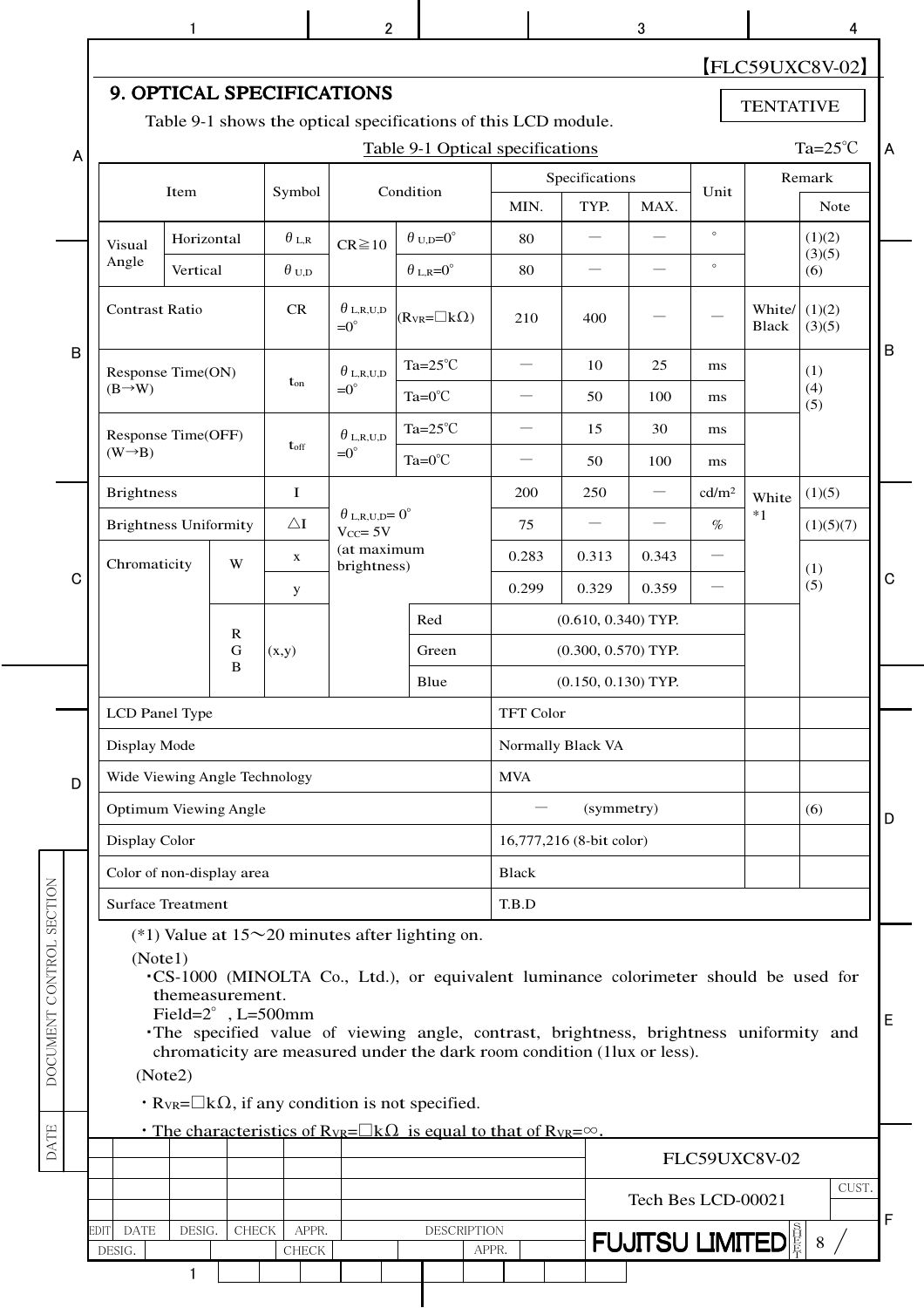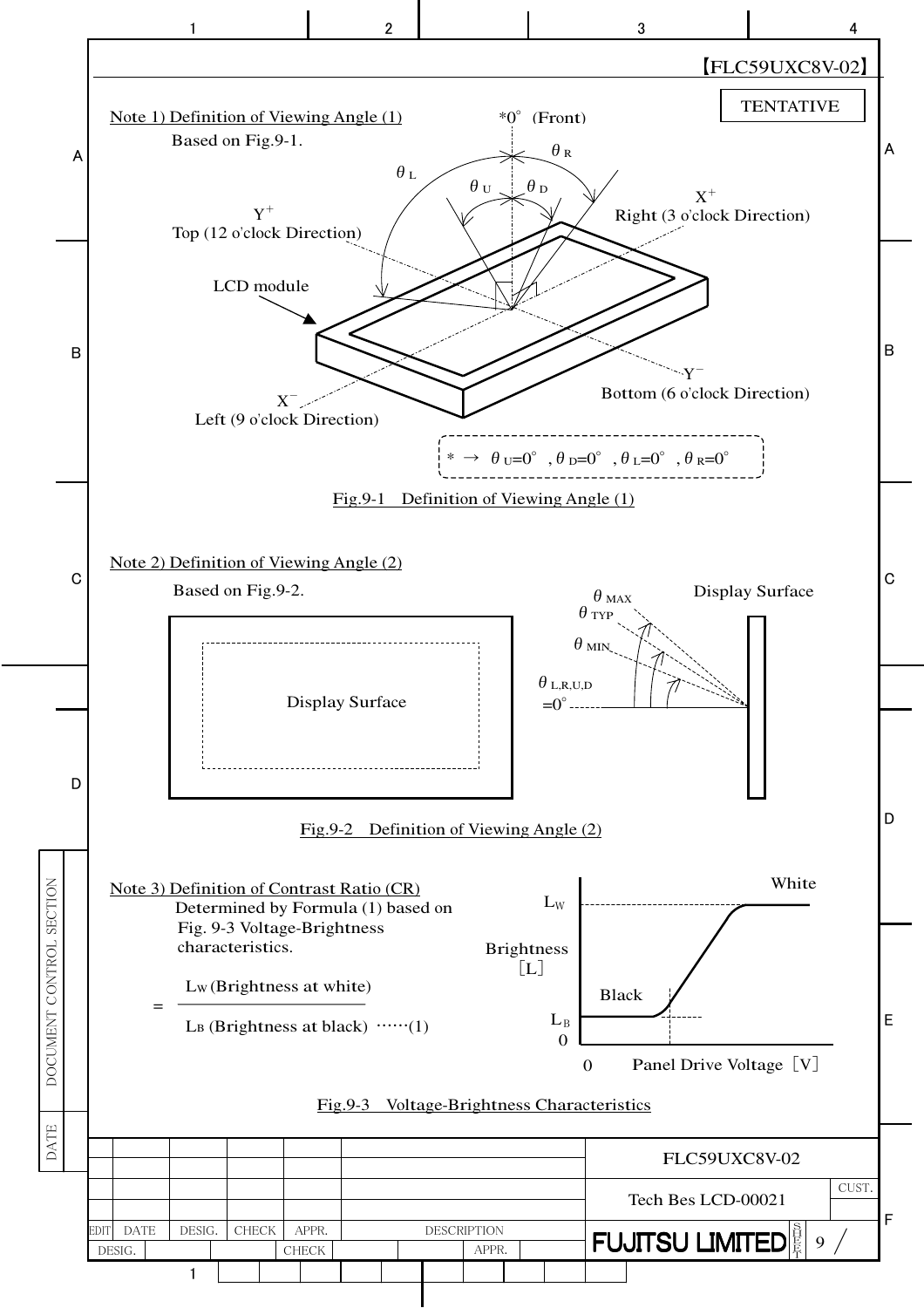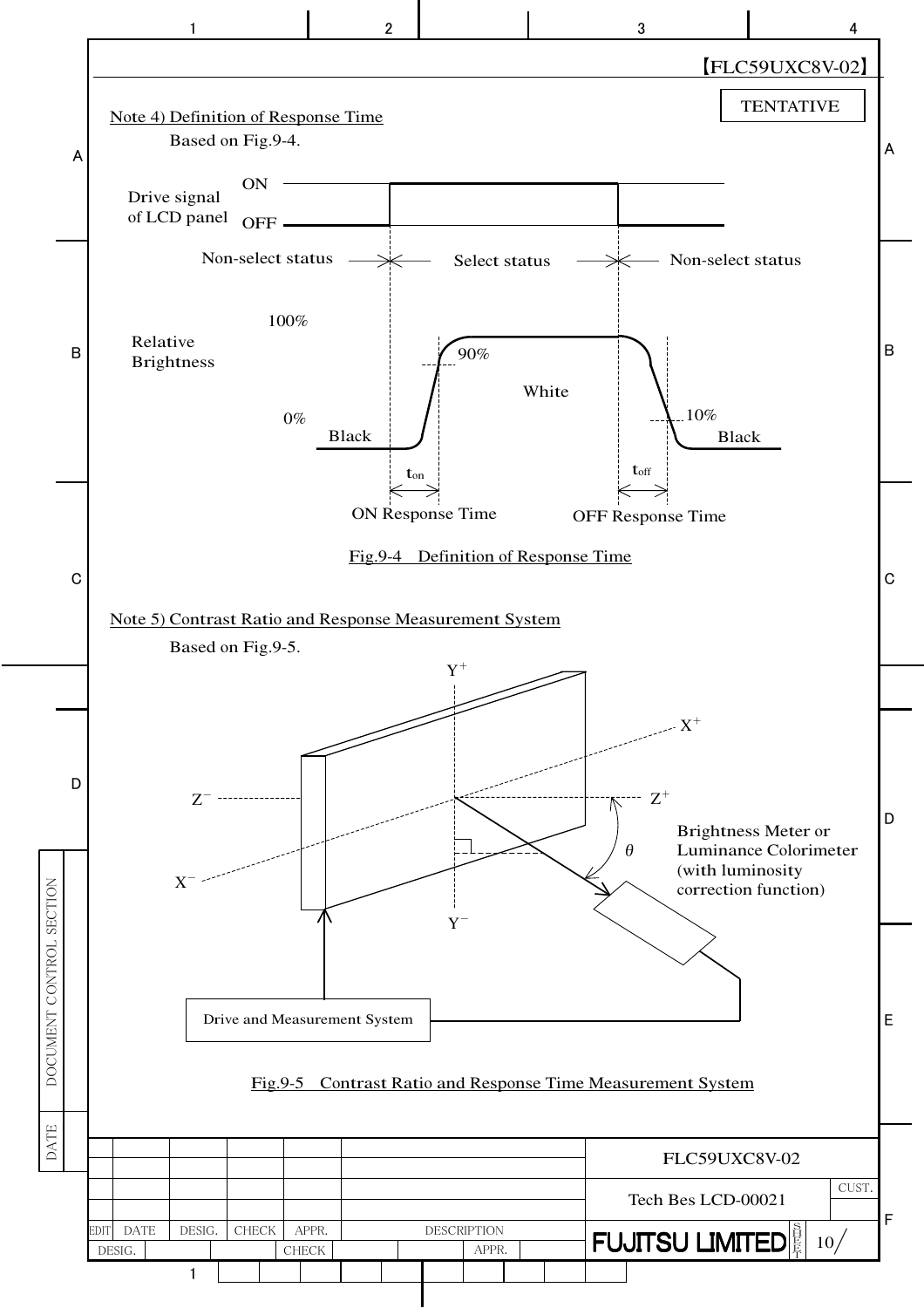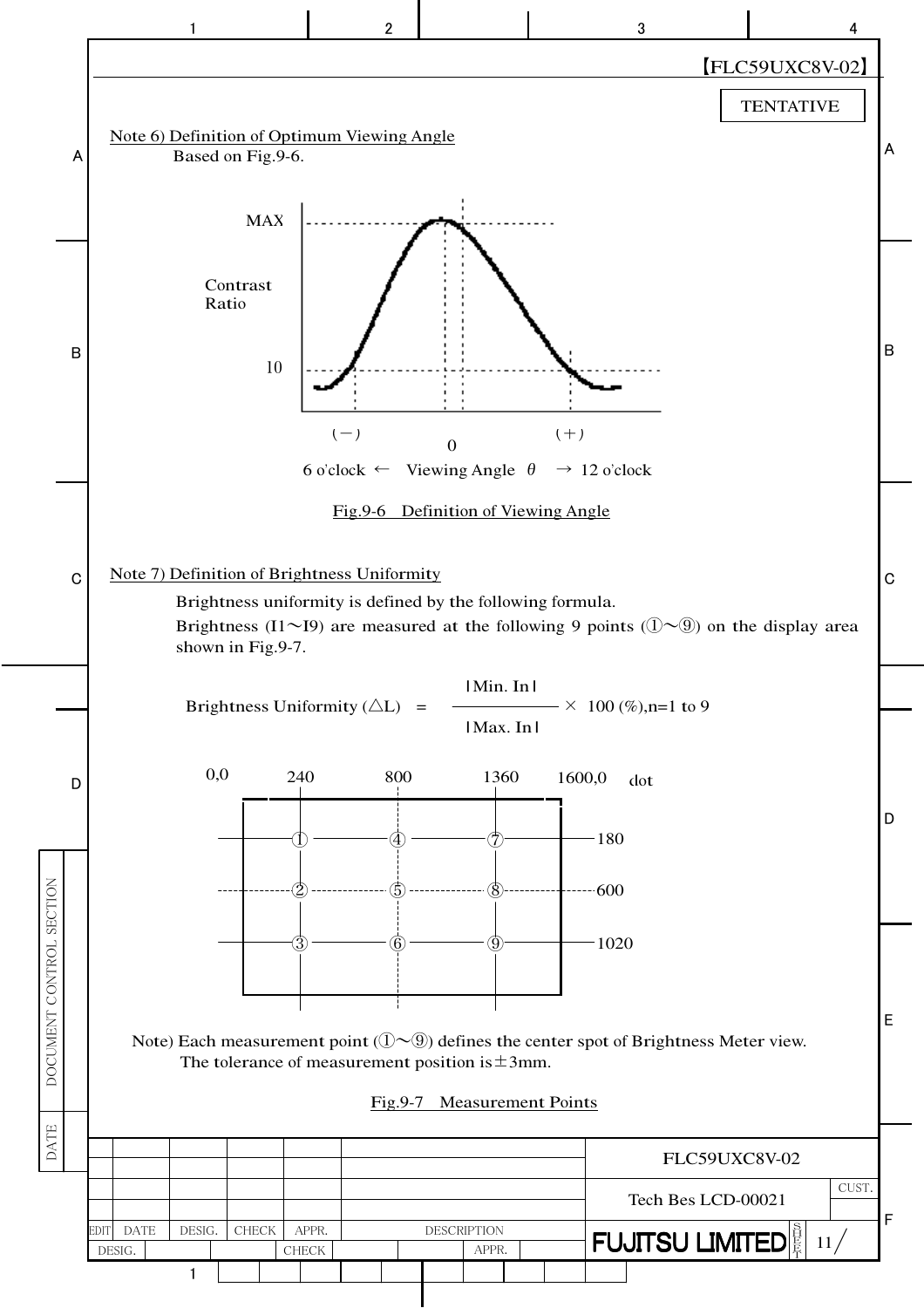|                          |   |      |                           |              |                   |                       | $\overline{2}$                        |  |                             |        | 3                                                                                                                                                            |                  | 4     |   |
|--------------------------|---|------|---------------------------|--------------|-------------------|-----------------------|---------------------------------------|--|-----------------------------|--------|--------------------------------------------------------------------------------------------------------------------------------------------------------------|------------------|-------|---|
|                          |   |      |                           |              |                   |                       |                                       |  |                             |        |                                                                                                                                                              | FLC59UXC8V-02    |       |   |
|                          |   |      |                           |              |                   |                       | 10. INTERFACE SPECIFICATIONS          |  |                             |        |                                                                                                                                                              | <b>TENTATIVE</b> |       |   |
|                          | A |      | 10-1. Signal descriptions |              |                   |                       |                                       |  |                             |        |                                                                                                                                                              |                  |       | А |
|                          |   |      |                           |              |                   |                       |                                       |  |                             |        | Table 10-1 shows the description and configuration of the interface signals (CN1).                                                                           |                  |       |   |
|                          |   |      |                           |              |                   |                       |                                       |  |                             |        |                                                                                                                                                              |                  |       |   |
|                          |   |      |                           |              | <b>Table 10-1</b> |                       | Interface signals (CN1)               |  | I/O                         |        | Function                                                                                                                                                     |                  |       |   |
|                          |   |      |                           |              |                   | Pin No.               | Symbol<br>Vcc                         |  |                             |        |                                                                                                                                                              |                  |       |   |
|                          |   |      |                           |              |                   | 1<br>$\overline{2}$   | Vcc                                   |  |                             |        | +5V power supply<br>+5V power supply                                                                                                                         |                  |       |   |
|                          |   |      |                           |              |                   | 3                     | Vcc                                   |  |                             |        | +5V power supply                                                                                                                                             |                  |       |   |
|                          |   |      |                           |              |                   | 4                     | Vcc                                   |  |                             |        | +5V power supply                                                                                                                                             |                  |       |   |
|                          | в |      |                           |              |                   | 5                     | <b>GND</b>                            |  | $\overline{\phantom{m}}$    | Ground |                                                                                                                                                              |                  |       | B |
|                          |   |      |                           |              |                   | 6                     | <b>GND</b>                            |  |                             | Ground |                                                                                                                                                              |                  |       |   |
|                          |   |      |                           |              |                   | 7                     | <b>GND</b>                            |  |                             | Ground |                                                                                                                                                              |                  |       |   |
|                          |   |      |                           |              |                   | 8                     | <b>GND</b>                            |  | $\overline{\phantom{0}}$    | Ground |                                                                                                                                                              |                  |       |   |
|                          |   |      |                           |              |                   | 9                     | <b>GMCH</b>                           |  |                             |        | Gamma Control (High)                                                                                                                                         |                  |       |   |
|                          |   |      |                           |              |                   | 10                    | <b>GMCL</b>                           |  |                             |        | Gamma Control (Low)                                                                                                                                          |                  |       |   |
|                          |   |      |                           |              |                   | 11                    | A0M                                   |  | $\mathbf I$                 |        | Negative differential input                                                                                                                                  |                  |       |   |
|                          |   |      |                           |              |                   | 12                    | AOP                                   |  | $\mathbf I$                 |        | Positive differential input                                                                                                                                  |                  |       |   |
|                          |   |      |                           |              |                   | 13                    | A1M                                   |  | $\mathbf I$                 |        | Negative differential input                                                                                                                                  |                  |       |   |
|                          | C |      |                           |              |                   | 14                    | A1P                                   |  | $\mathbf I$                 |        | Positive differential input                                                                                                                                  |                  |       | C |
|                          |   |      |                           |              |                   | 15                    | A2M                                   |  | $\mathbf I$                 |        | Negative differential input                                                                                                                                  |                  |       |   |
|                          |   |      |                           |              |                   | 16                    | A2P                                   |  | $\mathbf I$                 |        | Positive differential input                                                                                                                                  |                  |       |   |
|                          |   |      |                           |              |                   | 17                    | <b>CLKM</b>                           |  | $\bf{I}$                    |        | Negative differential input                                                                                                                                  |                  |       |   |
|                          |   |      |                           |              |                   | 18                    | <b>CLKP</b>                           |  | $\mathbf I$                 |        | Positive differential input                                                                                                                                  |                  |       |   |
|                          |   |      |                           |              |                   | 19                    | A3M                                   |  | I                           |        | Negative differential input                                                                                                                                  |                  |       |   |
|                          |   |      |                           |              |                   | 20                    | A3P                                   |  | I                           |        | Positive differential input                                                                                                                                  |                  |       |   |
|                          |   |      |                           |              |                   | 21                    | A4M                                   |  | $\bf{I}$                    |        | Negative differential input                                                                                                                                  |                  |       |   |
|                          | D |      |                           |              |                   | 22                    | A4P                                   |  | $\mathbf I$                 |        | Positive differential input                                                                                                                                  |                  |       |   |
|                          |   |      |                           |              |                   | 23                    | A5M                                   |  | I                           |        | Negative differential input                                                                                                                                  |                  |       | D |
|                          |   |      |                           |              |                   | 24                    | A5P                                   |  | I                           |        | Positive differential input                                                                                                                                  |                  |       |   |
|                          |   |      |                           |              |                   | 25                    | A6M                                   |  | $\mathbf I$                 |        | Negative differential input                                                                                                                                  |                  |       |   |
|                          |   |      |                           |              |                   | 26                    | A6P                                   |  | $\bf{I}$                    |        | Positive differential input                                                                                                                                  |                  |       |   |
|                          |   |      |                           |              |                   | 27                    | A7M                                   |  | I                           |        | Negative differential input                                                                                                                                  |                  |       |   |
|                          |   |      |                           |              |                   | 28                    | A7P                                   |  | $\mathbf I$                 |        | Positive differential input                                                                                                                                  |                  |       |   |
|                          |   |      |                           |              |                   | 29                    | PD                                    |  | $\bf{I}$                    |        | LVDS Core PowerDown                                                                                                                                          |                  |       |   |
|                          |   |      |                           |              |                   | 30                    | <b>LVDSGND</b>                        |  | $\overline{\phantom{0}}$    |        | LVDS Ground                                                                                                                                                  |                  |       |   |
| DOCUMENT CONTROL SECTION |   |      |                           |              |                   | 31                    | <b>LVDSGND</b>                        |  | $\overline{\phantom{0}}$    |        | LVDS Ground                                                                                                                                                  |                  |       | Ε |
|                          |   |      |                           | Connector    |                   |                       | : FI-WE31P-HF                         |  |                             |        | (Japan Aviation Electronics)                                                                                                                                 |                  |       |   |
|                          |   |      |                           |              |                   |                       | Note1) N.C terminal should keep open. |  |                             |        | User's connector: FI-W31M, FI-C3-A3-15000 (Contact) (Japan Aviation Electronics)                                                                             |                  |       |   |
|                          |   |      |                           |              |                   |                       |                                       |  |                             |        |                                                                                                                                                              |                  |       |   |
|                          |   |      |                           |              |                   |                       |                                       |  |                             |        | Note2) Inputted signals adhere to <sup>[LVDS</sup> Display Interface (LDI) TFT Data Mapping for<br>Interoperability with FPD-Link J(National Semiconductor). |                  |       |   |
| <b>DATE</b>              |   |      |                           |              |                   |                       |                                       |  |                             |        |                                                                                                                                                              |                  |       |   |
|                          |   |      |                           |              |                   |                       |                                       |  |                             |        |                                                                                                                                                              | FLC59UXC8V-02    |       |   |
|                          |   |      |                           |              |                   |                       |                                       |  |                             |        | Tech Bes LCD-00021                                                                                                                                           |                  | CUST. |   |
|                          |   |      |                           |              |                   |                       |                                       |  |                             |        |                                                                                                                                                              |                  |       | F |
|                          |   | EDIT | <b>DATE</b><br>DESIG.     | DESIG.       | <b>CHECK</b>      | APPR.<br><b>CHECK</b> |                                       |  | <b>DESCRIPTION</b><br>APPR. |        | <b>FUJITSU LIMITED</b>                                                                                                                                       |                  | 12/   |   |
|                          |   |      |                           | $\mathbf{1}$ |                   |                       |                                       |  |                             |        |                                                                                                                                                              |                  |       |   |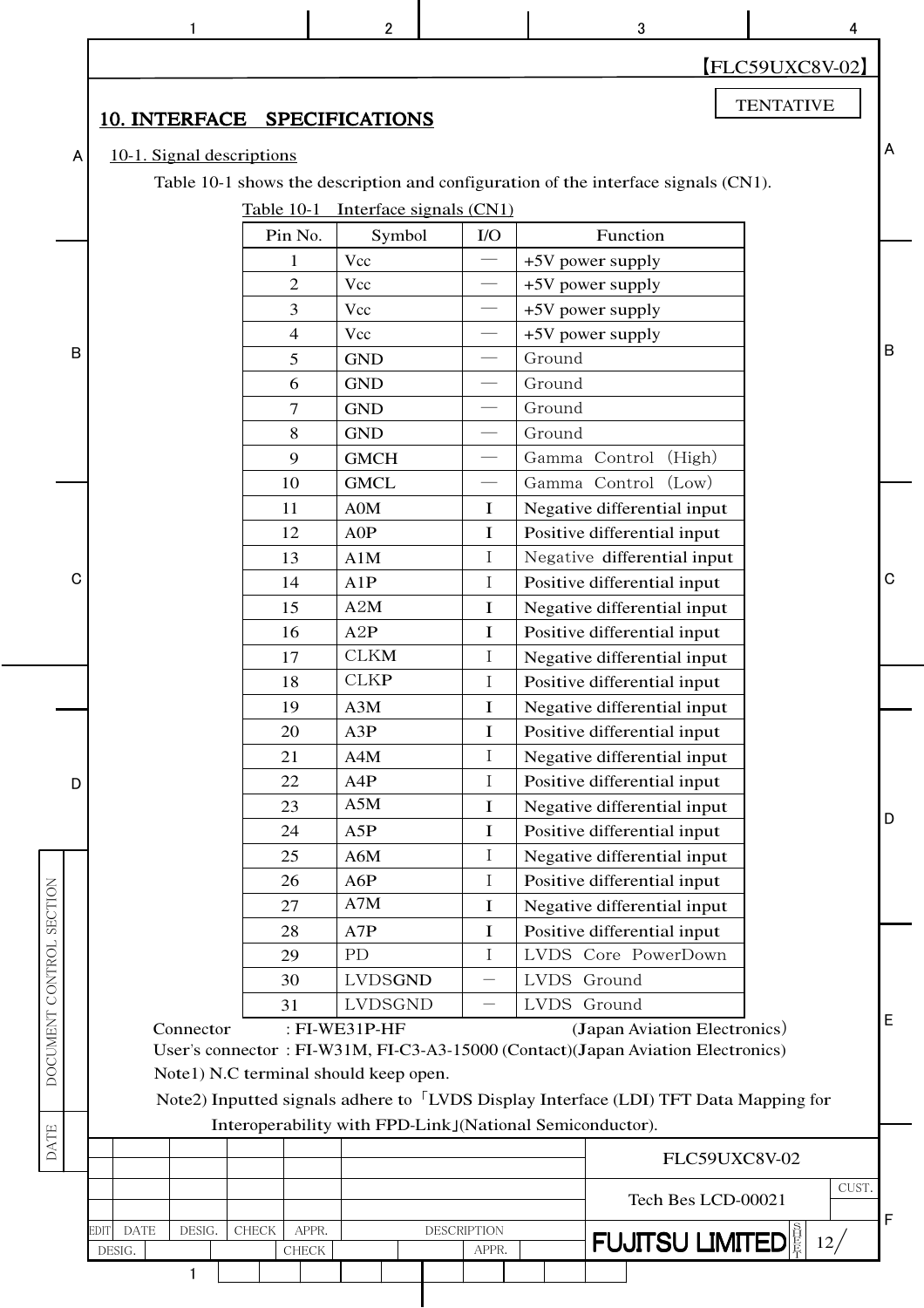|                  |                |                                                                                                                                       |                                                                                                                               |                                          |                                                              |                                                                    |                                                              |                                                                   | 2                                                               |                                                                       |                                                                            |                                                        |                                                                           |                                                           |                                                  |                                                                                                          |                                                                              |                                                                           | 3                                                          |                                                                                |                                                                                   |                                                                                 |                                                            |                                                            |                                                  |                                           | 4                                                                                |   |
|------------------|----------------|---------------------------------------------------------------------------------------------------------------------------------------|-------------------------------------------------------------------------------------------------------------------------------|------------------------------------------|--------------------------------------------------------------|--------------------------------------------------------------------|--------------------------------------------------------------|-------------------------------------------------------------------|-----------------------------------------------------------------|-----------------------------------------------------------------------|----------------------------------------------------------------------------|--------------------------------------------------------|---------------------------------------------------------------------------|-----------------------------------------------------------|--------------------------------------------------|----------------------------------------------------------------------------------------------------------|------------------------------------------------------------------------------|---------------------------------------------------------------------------|------------------------------------------------------------|--------------------------------------------------------------------------------|-----------------------------------------------------------------------------------|---------------------------------------------------------------------------------|------------------------------------------------------------|------------------------------------------------------------|--------------------------------------------------|-------------------------------------------|----------------------------------------------------------------------------------|---|
|                  |                |                                                                                                                                       |                                                                                                                               |                                          |                                                              |                                                                    |                                                              |                                                                   |                                                                 |                                                                       |                                                                            |                                                        |                                                                           |                                                           |                                                  |                                                                                                          |                                                                              |                                                                           |                                                            |                                                                                |                                                                                   |                                                                                 |                                                            | <b>TENTATIVE</b>                                           |                                                  |                                           | [FLC59UXC8V-02]                                                                  |   |
| A                |                | 10-2. Color Data Assignment<br>Table 10-2 shows the color data assignment.<br>Color<br>Odd                                            |                                                                                                                               | RO7                                      | R <sub>06</sub>                                              | <b>RO5</b>                                                         | <b>RO4</b>                                                   |                                                                   | R03 R02 R01                                                     |                                                                       | <b>ROO</b>                                                                 | G07                                                    |                                                                           |                                                           |                                                  | Table 10-2 Color Data Assignment<br>Data signal (0: Low level, 1: High level)<br>G06 G05 G04 G03 G02 G01 |                                                                              |                                                                           | <b>GOO</b>                                                 |                                                                                |                                                                                   |                                                                                 |                                                            | B07 B06 B05 B04 B03 B02                                    |                                                  | <b>BO1</b>                                | <b>BOO</b>                                                                       | A |
|                  |                | Even<br>Black                                                                                                                         |                                                                                                                               | RE7<br>0                                 | $\theta$                                                     | 0                                                                  | 0                                                            | $\overline{0}$                                                    | RE6 RE5 RE4 RE3 RE2 RE1<br>$\mathbf{0}$                         | $\mathbf{0}$                                                          | <b>REO</b><br>0                                                            | $\mathbf 0$                                            | $\overline{0}$                                                            | $\boldsymbol{0}$                                          | 0                                                | GO7 GO6 GE5 GE4 GE3 GE2 GE1<br>$\boldsymbol{0}$                                                          | $\theta$                                                                     | $\mathbf 0$                                                               | GEO<br>$\mathbf 0$                                         | $\mathbf{0}$                                                                   | $\boldsymbol{0}$                                                                  | $\boldsymbol{0}$                                                                | $\Omega$                                                   | BE7 BE6 BE5 BE4 BE3 BE2 BE1 BE0<br>0                       | $\mathbf{0}$                                     | $\mathbf 0$                               | $\mathbf{0}$                                                                     |   |
| B                | Color<br>Basic | Blue<br>Green<br>Cyan<br>Red<br>Magenta<br>Yellow<br>White<br><b>Black</b>                                                            | $\mathbf{0}$                                                                                                                  | 0<br>0<br>0<br>1<br>$\mathbf{0}$         | $\overline{0}$<br>0<br>$\overline{0}$<br>1<br>$\overline{0}$ | $\mathbf{0}$<br>0<br>$\boldsymbol{0}$<br>1<br>$\mathbf{0}$         | $\mathbf{0}$<br>0<br>0<br>1<br>$\mathbf{0}$                  | $\overline{0}$<br>$\boldsymbol{0}$<br>0<br>1<br>$\mathbf{0}$      | $\mathbf{0}$<br>0<br>$\mathbf 0$<br>1<br>$\mathbf{0}$           | $\mathbf{0}$<br>$\boldsymbol{0}$<br>$\boldsymbol{0}$<br>1<br>$\bf{0}$ | 0<br>0<br>0<br>1<br>$\mathbf{0}$                                           | $\mathbf{0}$<br>1<br>1<br>0<br>0<br>1<br>1<br>$\theta$ | $\overline{0}$<br>$\boldsymbol{0}$<br>$\overline{0}$<br>1<br>$\mathbf{0}$ | 0<br>$\boldsymbol{0}$<br>$\boldsymbol{0}$<br>$\mathbf{0}$ | 0<br>0<br>0<br>1<br>$\boldsymbol{0}$             | 0<br>$\boldsymbol{0}$<br>$\boldsymbol{0}$<br>1<br>$\mathbf{0}$                                           | $\overline{0}$<br>1<br>$\boldsymbol{0}$<br>$\boldsymbol{0}$<br>1<br>$\theta$ | $\mathbf{0}$<br>1<br>1<br>$\mathbf 0$<br>$\mathbf 0$<br>1<br>$\mathbf{0}$ | $\mathbf 0$<br>1<br>$\mathbf{0}$<br>0<br>1<br>$\mathbf{0}$ | -1<br>$\mathbf 0$<br>1<br>$\mathbf 0$<br>1<br>$\mathbf 0$<br>1<br>$\mathbf{0}$ | $\boldsymbol{0}$<br>$\boldsymbol{0}$<br>$\boldsymbol{0}$<br>1<br>$\boldsymbol{0}$ | $\boldsymbol{0}$<br>$\boldsymbol{0}$<br>$\boldsymbol{0}$<br>1<br>$\overline{0}$ | 0<br>$\overline{0}$<br>$\overline{0}$<br>1<br>$\mathbf{0}$ | 0<br>$\overline{0}$<br>$\overline{0}$<br>1<br>$\mathbf{0}$ | 0<br>0<br>$\mathbf{0}$<br>1<br>$\mathbf{0}$      | 0<br>0<br>$\Omega$<br>1<br>$\overline{0}$ | 1<br>$\mathbf{0}$<br>1<br>$\mathbf{0}$<br>1<br>$\mathbf{0}$<br>1<br>$\mathbf{0}$ |   |
|                  | Red            | ⇧<br>Darker<br>⇧                                                                                                                      | 1<br>$\overline{2}$                                                                                                           | 0<br>0                                   | 0<br>0                                                       | $\bf{0}$<br>$\bf{0}$                                               | 0<br>0                                                       | 0                                                                 | 0                                                               | $\bf{0}$                                                              | 0                                                                          | $\boldsymbol{0}$<br>$\overline{0}$                     | $\mathbf 0$<br>$\overline{0}$                                             | 0<br>$\boldsymbol{0}$                                     | 0<br>0                                           | $\boldsymbol{0}$<br>$\boldsymbol{0}$                                                                     | $\boldsymbol{0}$<br>$\boldsymbol{0}$                                         | $\mathbf 0$<br>$\mathbf 0$                                                | 0<br>0                                                     | 0<br>$\mathbf 0$                                                               | 0<br>$\boldsymbol{0}$                                                             | $\boldsymbol{0}$<br>$\boldsymbol{0}$                                            | $\boldsymbol{0}$<br>$\mathbf 0$                            | 0<br>$\boldsymbol{0}$                                      | 0<br>0                                           | $\theta$<br>$\theta$                      | $\mathbf{0}$<br>$\mathbf{0}$                                                     |   |
|                  |                | ⇩<br><b>Brighter</b><br>ſJ.<br>Red                                                                                                    | 253<br>254<br>255                                                                                                             |                                          |                                                              |                                                                    |                                                              |                                                                   |                                                                 |                                                                       | 0<br>1                                                                     | $\overline{0}$<br>$\boldsymbol{0}$<br>$\mathbf{0}$     | $\overline{0}$<br>$\theta$<br>$\boldsymbol{0}$                            | 0<br>0<br>$\boldsymbol{0}$                                | 0<br>0<br>0                                      | $\boldsymbol{0}$<br>$\mathbf 0$<br>$\mathbf{0}$                                                          | $\mathbf 0$<br>$\mathbf 0$<br>0                                              | $\mathbf 0$<br>$\mathbf 0$<br>$\mathbf{0}$                                | 0<br>0<br>0                                                | $\mathbf{0}$<br>$\mathbf{0}$<br>$\boldsymbol{0}$                               | 0<br>0<br>$\mathbf 0$                                                             | $\boldsymbol{0}$<br>0<br>$\boldsymbol{0}$                                       | 0<br>0<br>$\mathbf 0$                                      | 0<br>0<br>$\mathbf 0$                                      | 0<br>0<br>$\boldsymbol{0}$                       | 0<br>$\boldsymbol{0}$<br>$\mathbf 0$      | $\mathbf 0$<br>$\mathbf 0$<br>$\boldsymbol{0}$                                   |   |
| C                | Green          | <b>Black</b><br>介<br>Darker<br>⇧<br>升                                                                                                 | $\mathbf{0}$<br>1<br>$\overline{2}$                                                                                           | $\mathbf{0}$<br>0<br>0                   | $\mathbf{0}$<br>0<br>0                                       | $\overline{0}$<br>0<br>$\mathbf{0}$                                | $\theta$<br>0<br>$\mathbf{0}$                                | $\overline{0}$<br>$\boldsymbol{0}$<br>$\overline{0}$              | $\mathbf{0}$<br>$\mathbf 0$<br>$\theta$                         | $\boldsymbol{0}$<br>$\mathbf 0$<br>$\mathbf 0$                        | $\overline{0}$<br>0<br>0                                                   | $\mathbf{0}$<br>0<br>0                                 | $\overline{0}$<br>0<br>0                                                  | $\overline{0}$<br>0                                       | $\overline{0}$                                   | $\mathbf{0}$<br>$\bf{0}$<br>0                                                                            | $\mathbf{0}$<br>$\bf{0}$<br>$\Omega$                                         | $\mathbf{0}$<br>$\bf{0}$                                                  | $\bf{0}$<br>$\bf{0}$                                       | $\mathbf{0}$<br>$\mathbf 0$<br>$\mathbf 0$                                     | $\overline{0}$<br>0<br>0                                                          | $\overline{0}$<br>$\boldsymbol{0}$<br>$\boldsymbol{0}$                          | $\overline{0}$<br>$\boldsymbol{0}$<br>0                    | $\overline{0}$<br>$\mathbf 0$<br>$\boldsymbol{0}$          | $\mathbf{0}$<br>0<br>0                           | $\theta$<br>$\theta$<br>0                 | $\mathbf{0}$<br>$\mathbf{0}$<br>$\mathbf 0$                                      |   |
|                  |                | <b>Brighter</b><br>л                                                                                                                  | 253<br>254                                                                                                                    | 0<br>0                                   | 0<br>$\theta$                                                | 0<br>$\Omega$                                                      | 0<br>0                                                       | 0<br>$\Omega$                                                     | 0<br>$\Omega$                                                   | 0<br>$\mathbf{0}$                                                     | 0<br>0                                                                     |                                                        |                                                                           |                                                           |                                                  |                                                                                                          |                                                                              | 0                                                                         | 0                                                          | $\mathbf{0}$<br>$\theta$                                                       | 0<br>$\overline{0}$                                                               | 0<br>$\Omega$                                                                   | 0<br>$\Omega$                                              | 0<br>$\Omega$                                              | 0<br>$\Omega$                                    | 0<br>$\Omega$                             | $\mathbf{0}$<br>0                                                                |   |
| D                | Blue           | Green<br><b>Black</b><br>⇧<br><b>Darker</b><br>⇧<br>₽                                                                                 | 255<br>$\bf{0}$<br>1<br>$\overline{2}$                                                                                        | $\overline{0}$<br>$\mathbf{0}$<br>0<br>0 | $\mathbf 0$<br>$\mathbf{0}$<br>0<br>0                        | $\boldsymbol{0}$<br>$\overline{0}$<br>$\mathbf{0}$<br>$\mathbf{0}$ | $\mathbf{0}$<br>$\theta$<br>$\mathbf{0}$<br>$\boldsymbol{0}$ | $\mathbf 0$<br>$\overline{0}$<br>$\boldsymbol{0}$<br>$\mathbf{0}$ | $\boldsymbol{0}$<br>$\mathbf{0}$<br>$\mathbf 0$<br>$\mathbf{0}$ | $\boldsymbol{0}$<br>$\theta$<br>$\boldsymbol{0}$<br>$\boldsymbol{0}$  | $\boldsymbol{0}$<br>$\overline{0}$<br>$\boldsymbol{0}$<br>$\boldsymbol{0}$ | $\mathbf{0}$<br>$\mathbf{0}$<br>$\mathbf{0}$           | $\overline{0}$<br>$\mathbf{0}$<br>$\boldsymbol{0}$                        | $\mathbf{0}$<br>$\boldsymbol{0}$<br>$\boldsymbol{0}$      | $\overline{0}$<br>0<br>$\boldsymbol{0}$          | $\theta$<br>$\boldsymbol{0}$<br>$\boldsymbol{0}$                                                         | $\theta$<br>$\mathbf{0}$<br>$\mathbf{0}$                                     | $\mathbf{0}$<br>$\boldsymbol{0}$<br>$\mathbf{0}$                          | $\boldsymbol{0}$<br>$\boldsymbol{0}$<br>$\mathbf{0}$       | $\mathbf{0}$<br>$\mathbf{0}$<br>$\bf{0}$<br>$\bf{0}$                           | $\boldsymbol{0}$<br>$\mathbf{0}$<br>$\bf{0}$<br>$\bf{0}$                          | $\mathbf 0$<br>$\Omega$<br>$\bf{0}$<br>$\bf{0}$                                 | $\mathbf{0}$<br>$\Omega$<br>$\bf{0}$<br>$\bf{0}$           | $\mathbf 0$<br>$\mathbf 0$<br>$\bf{0}$<br>$\bf{0}$         | $\mathbf{0}$<br>$\Omega$<br>$\bf{0}$<br>$\Omega$ | 0<br>$\Omega$<br>0                        | $\mathbf 0$<br>$\bf{0}$<br>$\mathbf{1}$<br>$\bf{0}$                              |   |
|                  |                | <b>Brighter</b><br>₽<br>Blue                                                                                                          | 253<br>254<br>255                                                                                                             | 0<br>0<br>0                              | $\mathbf{0}$<br>$\mathbf 0$<br>$\boldsymbol{0}$              | $\boldsymbol{0}$<br>$\mathbf{0}$<br>$\boldsymbol{0}$               | $\boldsymbol{0}$<br>$\mathbf{0}$<br>$\mathbf{0}$             | $\mathbf{0}$<br>$\boldsymbol{0}$<br>$\boldsymbol{0}$              | $\boldsymbol{0}$<br>$\boldsymbol{0}$<br>$\boldsymbol{0}$        | $\boldsymbol{0}$<br>$\boldsymbol{0}$<br>$\mathbf{0}$                  | $\boldsymbol{0}$<br>0<br>$\boldsymbol{0}$                                  | $\boldsymbol{0}$<br>$\mathbf{0}$<br>$\boldsymbol{0}$   | $\boldsymbol{0}$<br>$\mathbf{0}$<br>$\mathbf{0}$                          | $\boldsymbol{0}$<br>$\boldsymbol{0}$<br>$\mathbf{0}$      | $\boldsymbol{0}$<br>$\mathbf{0}$<br>$\mathbf{0}$ | $\boldsymbol{0}$<br>$\boldsymbol{0}$<br>$\mathbf{0}$                                                     | $\boldsymbol{0}$<br>$\mathbf{0}$<br>$\boldsymbol{0}$                         | $\boldsymbol{0}$<br>$\boldsymbol{0}$<br>$\boldsymbol{0}$                  | $\boldsymbol{0}$<br>$\mathbf{0}$<br>$\mathbf{0}$           | $\mathbf{1}$<br>$\mathbf{1}$<br>$\mathbf{1}$                                   | 1                                                                                 |                                                                                 | $\mathbf{1}$                                               |                                                            |                                                  | 0<br>1                                    | $\mathbf 1$<br>$\bf{0}$<br>1                                                     |   |
| SECTION          |                | Note.1) Definition of gray scale : Color $(n)$ " "n" indicates gray scale level.                                                      |                                                                                                                               |                                          |                                                              |                                                                    |                                                              |                                                                   |                                                                 |                                                                       |                                                                            |                                                        |                                                                           |                                                           |                                                  | The gray scale is brighter as the number is larger.                                                      |                                                                              |                                                                           |                                                            |                                                                                |                                                                                   |                                                                                 |                                                            |                                                            |                                                  |                                           |                                                                                  |   |
| DOCUMENT CONTROL |                | Note.2) Data; 1: High, 0: Low<br>Note.3) Color data consist of 48 bits, namely, 8-bit odd and even data for each red, green and blue. | Optional data can be set to red, green and blue independently.<br>Therefore, the module is able to display 16,777,216 colors. |                                          |                                                              |                                                                    |                                                              |                                                                   |                                                                 |                                                                       |                                                                            |                                                        |                                                                           |                                                           |                                                  |                                                                                                          |                                                                              |                                                                           |                                                            |                                                                                |                                                                                   |                                                                                 |                                                            |                                                            |                                                  |                                           |                                                                                  |   |
| DATE             |                |                                                                                                                                       |                                                                                                                               |                                          |                                                              |                                                                    |                                                              |                                                                   |                                                                 |                                                                       |                                                                            |                                                        |                                                                           |                                                           |                                                  |                                                                                                          |                                                                              |                                                                           |                                                            |                                                                                |                                                                                   |                                                                                 |                                                            |                                                            |                                                  |                                           |                                                                                  |   |
|                  |                |                                                                                                                                       |                                                                                                                               |                                          |                                                              |                                                                    |                                                              |                                                                   |                                                                 |                                                                       |                                                                            |                                                        |                                                                           |                                                           |                                                  |                                                                                                          |                                                                              |                                                                           | Tech Bes LCD-00021                                         |                                                                                |                                                                                   |                                                                                 |                                                            | FLC59UXC8V-02                                              |                                                  |                                           | CUST.                                                                            |   |
|                  | <b>EDIT</b>    | <b>DATE</b>                                                                                                                           | DESIG.                                                                                                                        |                                          | CHECK                                                        | APPR.                                                              |                                                              |                                                                   |                                                                 |                                                                       |                                                                            | <b>DESCRIPTION</b>                                     |                                                                           |                                                           |                                                  |                                                                                                          |                                                                              |                                                                           | <b>FUJITSU LIMITED</b>                                     |                                                                                |                                                                                   |                                                                                 |                                                            |                                                            |                                                  | 13/                                       |                                                                                  |   |
|                  | DESIG.         |                                                                                                                                       | 1                                                                                                                             |                                          |                                                              | <b>CHECK</b>                                                       |                                                              |                                                                   |                                                                 |                                                                       |                                                                            |                                                        | APPR.                                                                     |                                                           |                                                  |                                                                                                          |                                                                              |                                                                           |                                                            |                                                                                |                                                                                   |                                                                                 |                                                            |                                                            |                                                  |                                           |                                                                                  |   |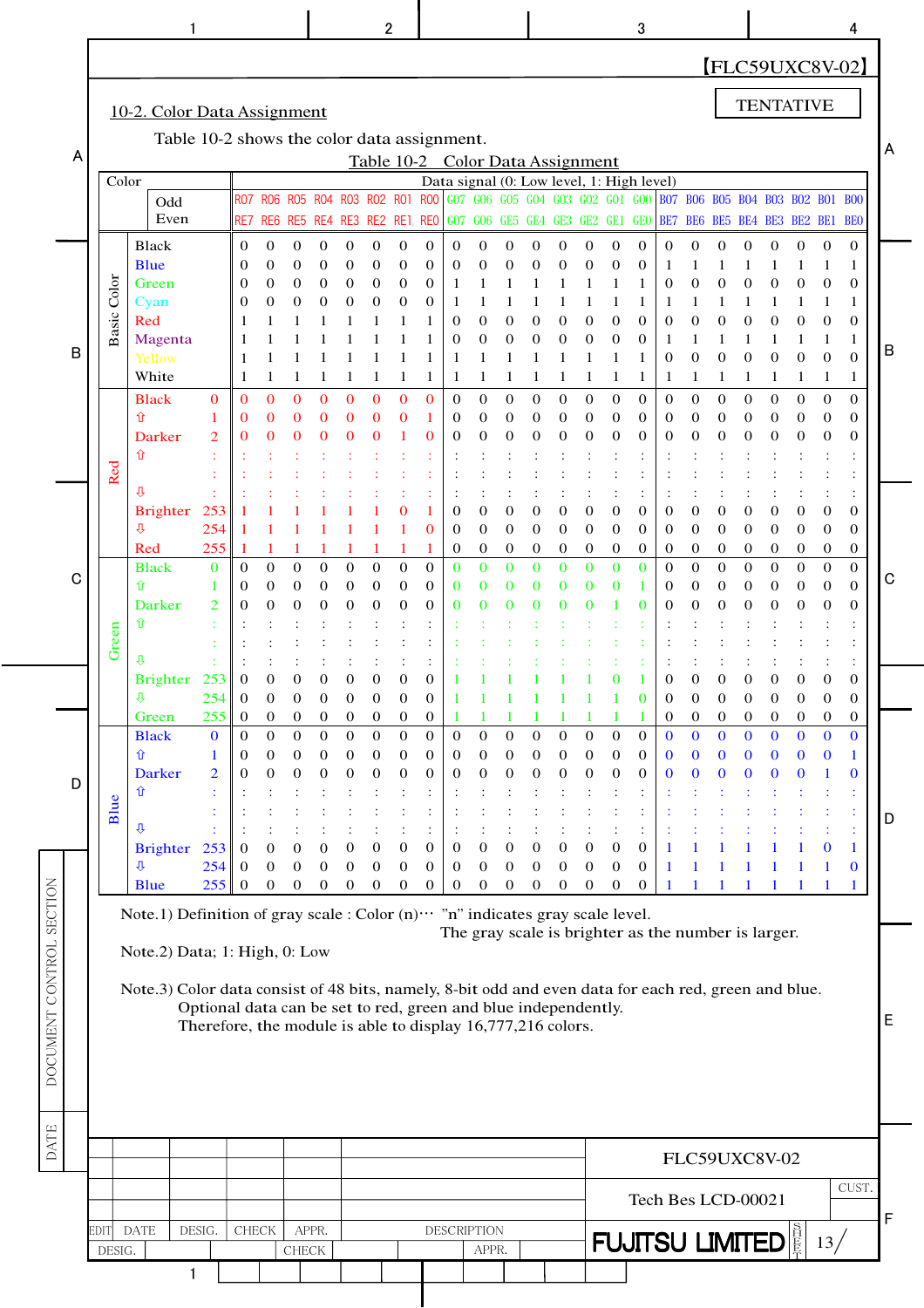|                          | 1                                                                                                    |                                                                                                                                                                                                                                                                               |       | 2                                             |  |                                   |                                              |                        | 3                                     |                                                 |                                                  | 4     |             |
|--------------------------|------------------------------------------------------------------------------------------------------|-------------------------------------------------------------------------------------------------------------------------------------------------------------------------------------------------------------------------------------------------------------------------------|-------|-----------------------------------------------|--|-----------------------------------|----------------------------------------------|------------------------|---------------------------------------|-------------------------------------------------|--------------------------------------------------|-------|-------------|
|                          |                                                                                                      |                                                                                                                                                                                                                                                                               |       |                                               |  |                                   |                                              |                        |                                       |                                                 | [FLC59UXC8V-02]                                  |       |             |
|                          |                                                                                                      |                                                                                                                                                                                                                                                                               |       |                                               |  |                                   |                                              |                        |                                       |                                                 | <b>TENTATIVE</b>                                 |       |             |
| A                        | 10-3. Input Signal Timing                                                                            | Table 10-3 and Fig.10-1 shows the input signal timing.                                                                                                                                                                                                                        |       |                                               |  |                                   |                                              |                        |                                       |                                                 |                                                  |       | A           |
|                          | <b>Table 10-3 Timing Characteristics</b>                                                             |                                                                                                                                                                                                                                                                               |       |                                               |  |                                   |                                              |                        |                                       |                                                 | $(T=0.50^{\circ}C, \text{Vcc}=5\pm0.25\text{V})$ |       |             |
|                          |                                                                                                      | Item                                                                                                                                                                                                                                                                          |       | Symbol                                        |  | Min.                              | Typ.                                         |                        | Max.                                  | Unit                                            | Remark                                           |       |             |
| B                        | DCLK signal<br>(Clock)                                                                               | Period<br>Frequency<br>Duty<br>High time                                                                                                                                                                                                                                      |       | Tc<br>1/Tc<br>Tch/Tc<br>TclkH                 |  | (11.765)<br>(55)<br>(45)<br>(3.5) | 12.345<br>81.000<br>50                       |                        | (18.181)<br>(85)<br>(55)              | ns<br><b>MHz</b><br>$\frac{0}{0}$<br>ns         |                                                  |       | $\mathsf B$ |
|                          | DCLK-Data                                                                                            | Low time<br>Rise time<br>Fall time<br>Setup time                                                                                                                                                                                                                              |       | <b>TclkL</b><br>Tclkr<br>Tclkf<br><b>Tset</b> |  | (3.5)                             |                                              |                        | (4)<br>(4)                            | ns<br>ns<br>ns                                  |                                                  |       |             |
|                          | Timing                                                                                               | Hold time                                                                                                                                                                                                                                                                     |       | Thold                                         |  | (3)<br>(2)                        |                                              |                        |                                       | ns<br>ns                                        |                                                  |       |             |
|                          |                                                                                                      | Horizontal Period<br>Hor. Display period<br>Blanking                                                                                                                                                                                                                          |       | Th<br>Th<br>Thd                               |  | (920)<br>(T.B.D)<br>800<br>(120)  | 1080<br>13.3<br>800<br>280                   |                        | (T.B.D)<br>(16.6)<br>800<br>Th-800    | <b>DCLK</b><br>$\mu$ s<br>$DCLK$<br><b>DCLK</b> | $*2$                                             |       |             |
| $\mathbf C$              | ENAB signal                                                                                          | Vertical Period<br>Vertical Frequency<br>Ver. Display period<br>Blanking<br>Data-ENAB timing                                                                                                                                                                                  |       | $\operatorname{Tv}$<br>1/Tv<br>Tvd<br>Tdn     |  | (1220)<br>(50)<br>1200<br>(20)    | 1250<br>60<br>1200<br>50<br>$\boldsymbol{0}$ |                        | (T.B.D)<br>(T.B.D)<br>1200<br>Tv-1200 | Th<br>Hz<br>Th<br>${\rm Th}$<br>$DCLK$          | $*2$<br>$*3$                                     |       | C           |
|                          | *1) The rise timing of ENAB specifies horizontal display position. The data latched at falling edge  | of DCLK after the rise of ENAB is displayed at the left edge of the screen.<br>The first ENAB pulse after its remaining at "Low" level for the period equivalent to four times<br>of Hsync period specifies vertical display position. The data latched during the first ENAB |       |                                               |  |                                   |                                              |                        |                                       |                                                 |                                                  |       |             |
| D                        | *2) If ENAB remains at "High" level for the period of less than 800 DCLK or the number of ENAB       | pulse is displayed at the top line of the screen.<br>pulse in a frame period becomes less than 1200, the rest of the screen stays black.                                                                                                                                      |       |                                               |  |                                   |                                              |                        |                                       |                                                 |                                                  |       | D           |
| DOCUMENT CONTROL SECTION | *3) The display position does not fit to the screen if the ENAB period and the effective data period | do not synchronize with each other.                                                                                                                                                                                                                                           |       |                                               |  |                                   |                                              |                        |                                       |                                                 |                                                  |       |             |
|                          |                                                                                                      |                                                                                                                                                                                                                                                                               |       |                                               |  |                                   |                                              |                        |                                       |                                                 |                                                  |       | Е           |
| <b>DATE</b>              |                                                                                                      |                                                                                                                                                                                                                                                                               |       |                                               |  |                                   |                                              |                        |                                       | FLC59UXC8V-02                                   |                                                  |       |             |
|                          |                                                                                                      |                                                                                                                                                                                                                                                                               |       |                                               |  |                                   |                                              |                        |                                       | Tech Bes LCD-00021                              |                                                  | CUST. |             |
|                          | EDIT<br><b>DATE</b><br>DESIG.<br>DESIG.                                                              | <b>CHECK</b><br>CHECK                                                                                                                                                                                                                                                         | APPR. |                                               |  | <b>DESCRIPTION</b><br>APPR.       |                                              |                        |                                       |                                                 |                                                  | 14/   | F           |
|                          |                                                                                                      |                                                                                                                                                                                                                                                                               |       |                                               |  |                                   |                                              | <b>FUJITSU LIMITED</b> |                                       |                                                 |                                                  |       |             |

D

B

E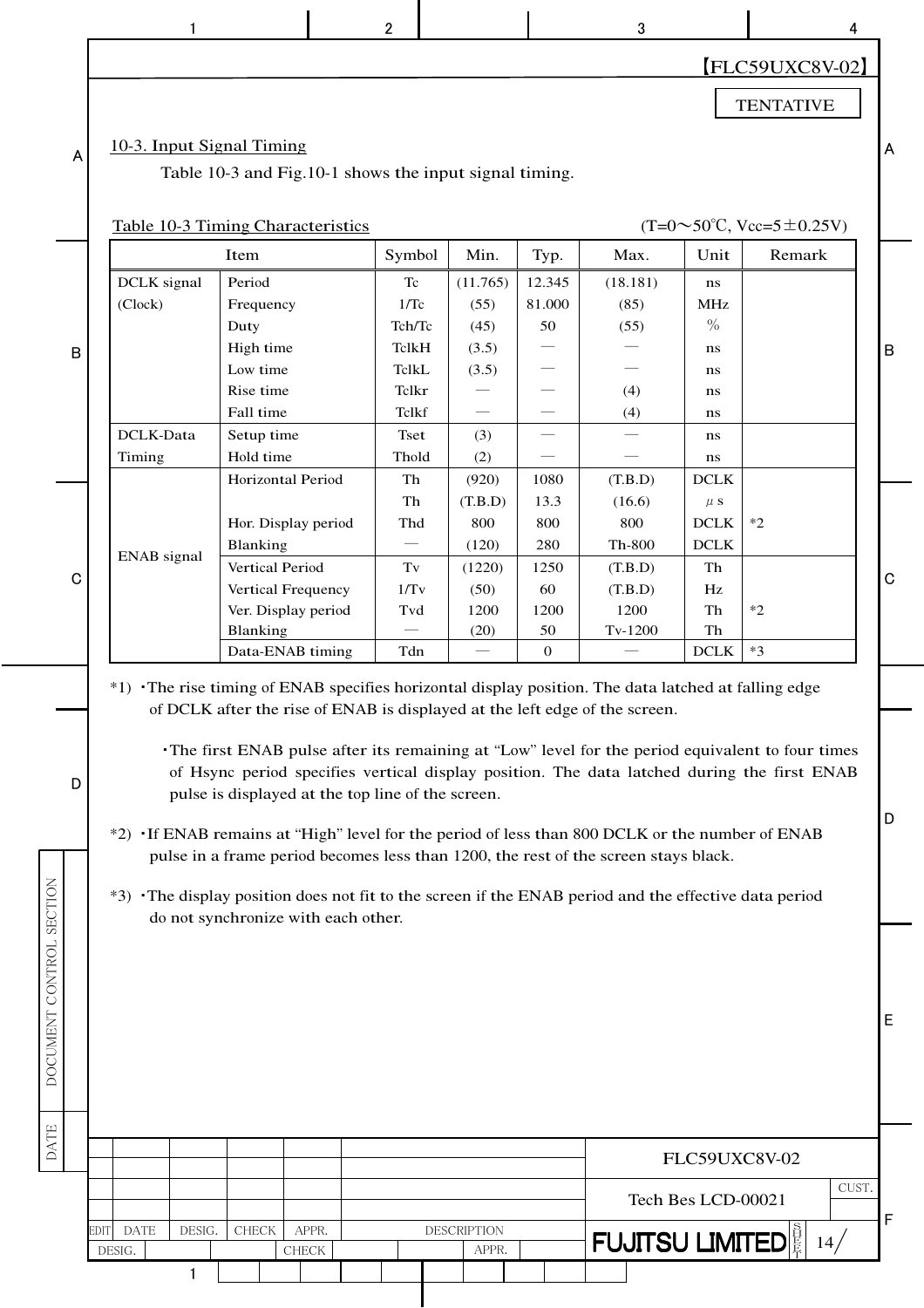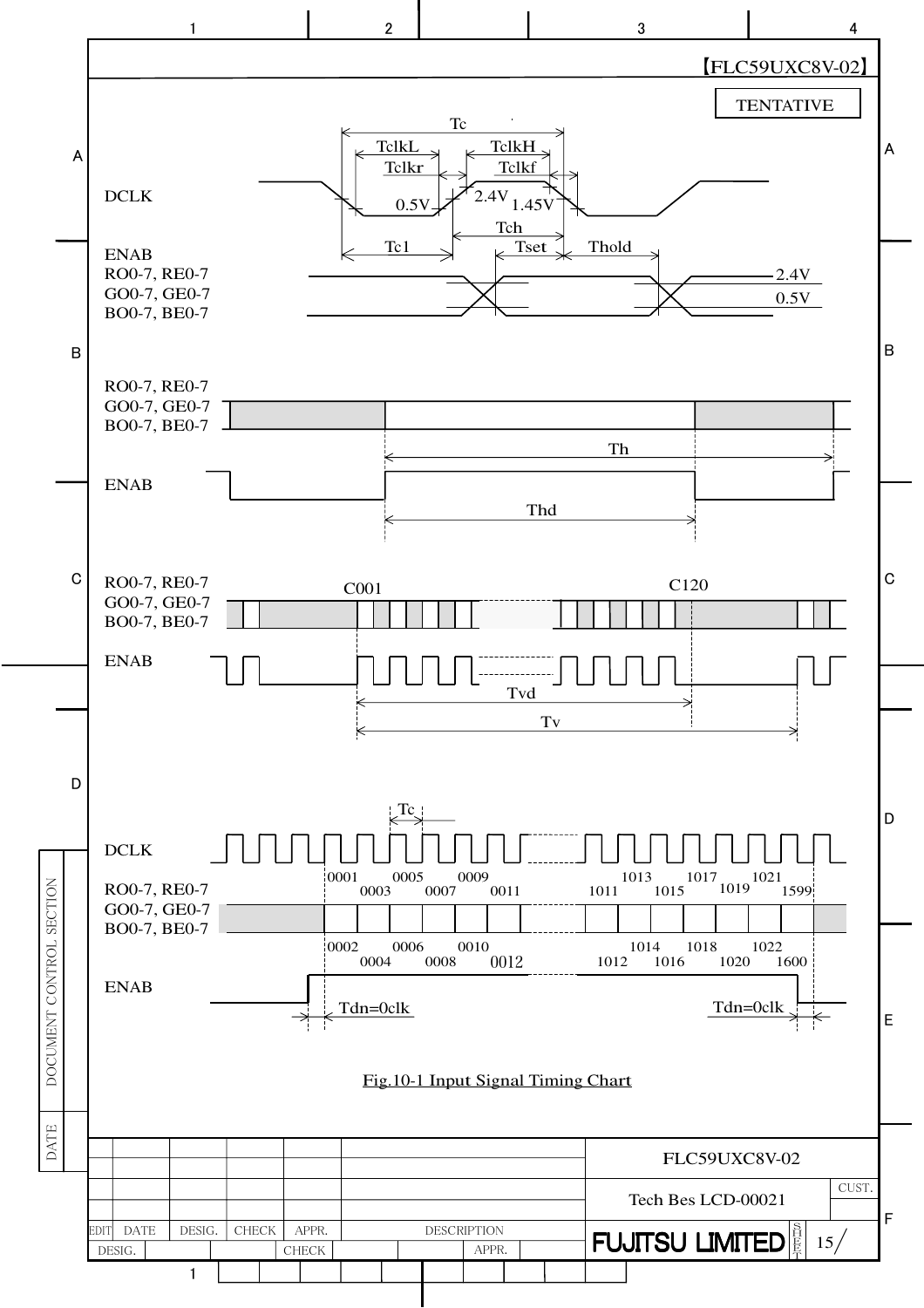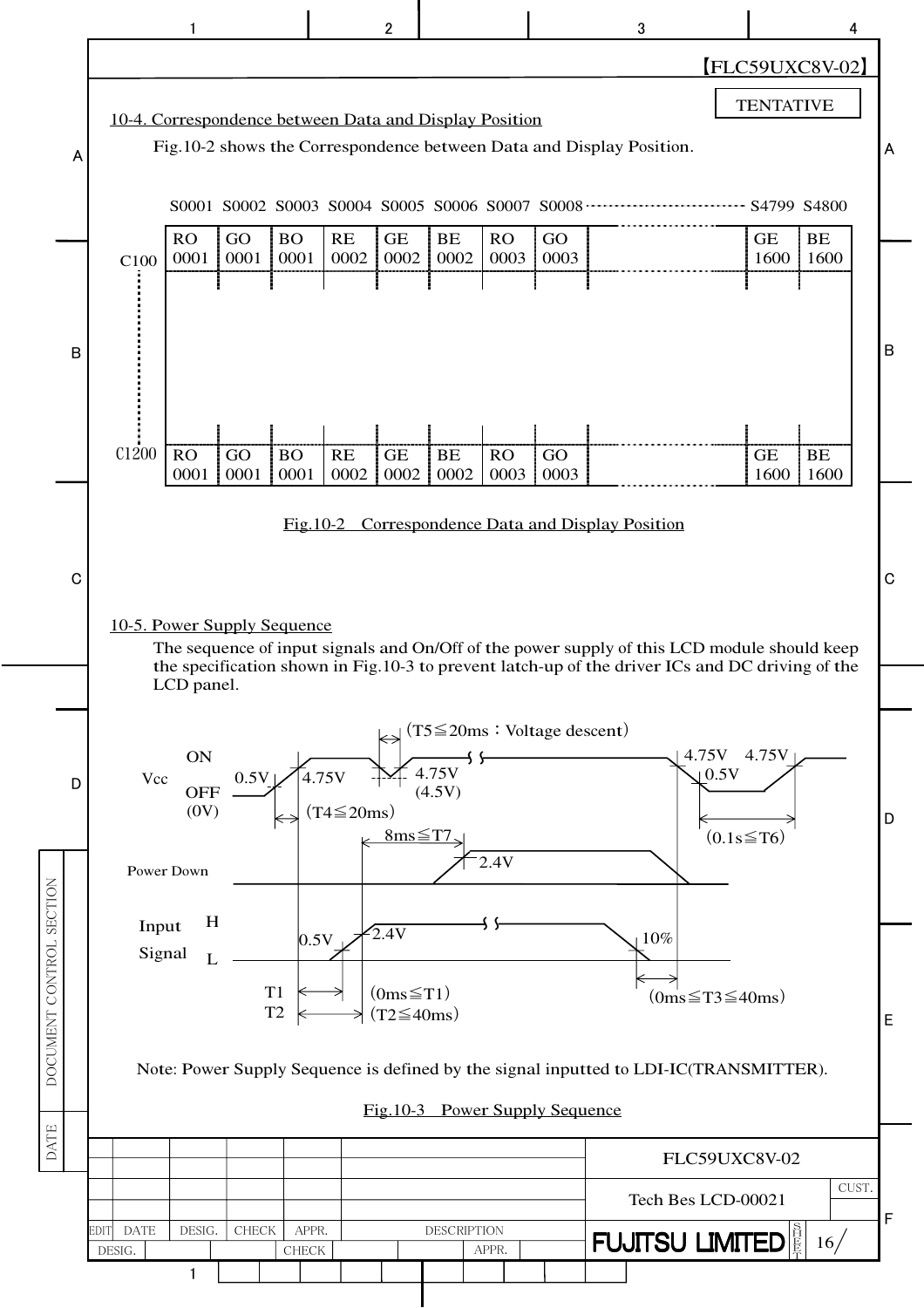【TENTATIVE】

#### 11.BACKLIGHT SPECIFICATIONS

11-1.Pin configuration for Backlight

Table11-1 Pin Assignment of CN-3,4

|   | Pin<br>No.     | Signal           | Function                         |  |
|---|----------------|------------------|----------------------------------|--|
|   | 1              | $V_{VR1}$        | N.C                              |  |
| B | $\overline{2}$ | V <sub>VR2</sub> | N.C                              |  |
|   | 3              | V <sub>VR3</sub> | N.C                              |  |
|   | $\overline{4}$ | $V_{VR4}$        | <b>Brightness Control(White)</b> |  |
|   | 5              | <b>GND</b>       | Ground                           |  |
|   | 6              | Vcnt             | <b>Lighting Control</b>          |  |
|   | $\tau$         | $V_{INV}$        | Power Supply                     |  |
|   | 8              | $V_{INV}$        | Power Supply                     |  |
| C | 9              | $V_{INV}$        | Power Supply                     |  |
|   | 10             | $V_{INV}$        | Power Supply                     |  |
|   | 11             | <b>GND</b>       | Ground(High Voltage)             |  |
|   | 12             | <b>GND</b>       | Ground(High Voltage)             |  |
|   |                |                  |                                  |  |

Connector : 53261-1490

User's Connector: 51021-1400

Supplier : Molex-Japan Co.Ltd.

Note) N.C terminal should keep open.

#### 11-2.Life

D

DOCUMENT CONTROL SECTION

A

B

The life of the backlight is a minimum of 50,000 hours at the following conditions.

- ① Ambient temperature : 25±5℃
- $\textcircled{2}$  Brightness Control(V<sub>VR</sub>1~4) : 0V

| SECTION                    |                       |             |        |                        | (1) Working conditions                                                                                                         |  |                             |  | The me of the outwight is a minimum of $50,000$ froms at the following conditions.    |   |
|----------------------------|-----------------------|-------------|--------|------------------------|--------------------------------------------------------------------------------------------------------------------------------|--|-----------------------------|--|---------------------------------------------------------------------------------------|---|
| CONTROL<br><b>DOCUMENT</b> |                       |             |        | (2) Definition of life | Ambient temperature : $25 \pm 5^{\circ}$ C<br>Brightness Control( $V_{VR}1 \sim 4$ ): 0V<br>2The lamp becomes not lighting on. |  |                             |  | (1) UBrightness becomes under 50% of the minimum brightness value shown in Table 9-1. | E |
|                            |                       |             |        |                        | <b>3</b> Lamp becomes flashing.                                                                                                |  |                             |  |                                                                                       |   |
| <b>DATE</b>                |                       |             |        |                        |                                                                                                                                |  |                             |  | FLC59UXC8V-02                                                                         |   |
|                            |                       |             |        |                        |                                                                                                                                |  |                             |  | CUST.<br>Tech Bes LCD-00021                                                           | E |
|                            | <b>EDIT</b><br>DESIG. | <b>DATE</b> | DESIG. | <b>CHECK</b>           | APPR.<br>CHECK                                                                                                                 |  | <b>DESCRIPTION</b><br>APPR. |  | <b>FUJITSU LIMITED</b><br>17 <sub>l</sub>                                             |   |
|                            |                       |             |        |                        |                                                                                                                                |  |                             |  |                                                                                       |   |

 $\begin{array}{ccccccccccccccccc}\n1 & 1 & 1 & 2 & 2 & 3 & 3 & 4\n\end{array}$ 

D

B

A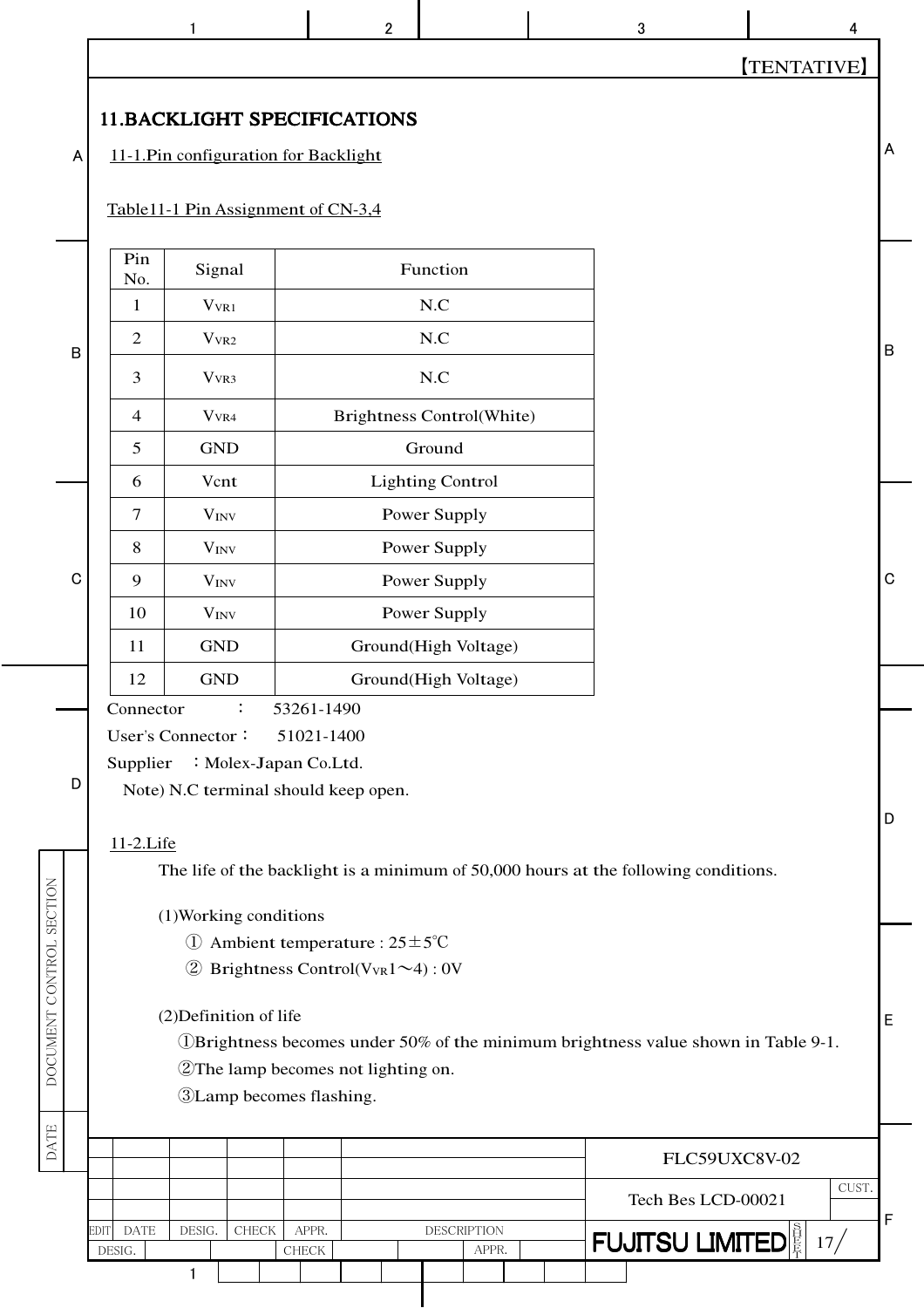|                          |                      | 1                                                                                                                                                     |                                | $\overline{2}$                                                                             |                    |  | 3                                | 4                                                                                                                                                                                                 |             |  |  |  |  |  |
|--------------------------|----------------------|-------------------------------------------------------------------------------------------------------------------------------------------------------|--------------------------------|--------------------------------------------------------------------------------------------|--------------------|--|----------------------------------|---------------------------------------------------------------------------------------------------------------------------------------------------------------------------------------------------|-------------|--|--|--|--|--|
|                          |                      |                                                                                                                                                       |                                |                                                                                            |                    |  |                                  | <b>TENTATIVE</b>                                                                                                                                                                                  |             |  |  |  |  |  |
| Α                        |                      | 12-1.Appearance                                                                                                                                       |                                | <b>12. APPEARANCE SPECIFICATIONS</b>                                                       |                    |  |                                  | Length:<br>$L$ [mm]                                                                                                                                                                               | A           |  |  |  |  |  |
|                          |                      |                                                                                                                                                       |                                |                                                                                            |                    |  | Width:                           | $W$ [mm]<br>Allowable number of pieces: N, Average diameter: D [mm]                                                                                                                               |             |  |  |  |  |  |
|                          | No.                  |                                                                                                                                                       | Item                           |                                                                                            |                    |  | Judgement method and standard    | Remarks                                                                                                                                                                                           |             |  |  |  |  |  |
|                          | 1                    | Foreign<br>particle                                                                                                                                   | <b>Black particle</b><br>Fiber |                                                                                            | 0.5 > D<br>3.0 > L |  | $N \leq T.B.D$<br>$N \leq T.B.D$ | Recognized in the<br>cell with lighting                                                                                                                                                           |             |  |  |  |  |  |
| B                        | $\overline{2}$       | Scratch                                                                                                                                               |                                | Scratch on polarizer film                                                                  | 10.0 > L           |  | $N \leq T.B.D$                   |                                                                                                                                                                                                   | $\mathsf B$ |  |  |  |  |  |
|                          | 3                    | <b>Nick</b>                                                                                                                                           |                                | Nick on polarizer film                                                                     | 0.5 > D            |  | $N \leq T.B.D$                   |                                                                                                                                                                                                   |             |  |  |  |  |  |
|                          | Note                 |                                                                                                                                                       |                                |                                                                                            |                    |  |                                  |                                                                                                                                                                                                   |             |  |  |  |  |  |
|                          |                      |                                                                                                                                                       |                                |                                                                                            |                    |  |                                  | ·Foreign particle and scratch that do not effect display image, such as foreign particle between<br>glass and polarizer film out of the display area, scratch on metal bezel, backlight module or |             |  |  |  |  |  |
|                          |                      |                                                                                                                                                       |                                | polarizer film out of the display area are not counted.                                    |                    |  |                                  |                                                                                                                                                                                                   |             |  |  |  |  |  |
|                          |                      |                                                                                                                                                       |                                |                                                                                            |                    |  |                                  | These items are applied to the defects in the cell when backlight is on, and defects on the surface                                                                                               |             |  |  |  |  |  |
| C                        |                      | of the polarizer film at the display area.<br>$\mathbf C$<br>Must be observed the LCD screen from the normal direction unless specified. The distance |                                |                                                                                            |                    |  |                                  |                                                                                                                                                                                                   |             |  |  |  |  |  |
|                          |                      | between the LCD screen and the observing position should be 35cm or more.<br>One 20W fluorescent lamp is used at 50cm above the work table.           |                                |                                                                                            |                    |  |                                  |                                                                                                                                                                                                   |             |  |  |  |  |  |
|                          |                      | (reference value).                                                                                                                                    |                                |                                                                                            |                    |  |                                  | At this time, the illuminance at the vertical direction to the fluorescent lamp is 300 to 600 lux                                                                                                 |             |  |  |  |  |  |
|                          |                      |                                                                                                                                                       |                                |                                                                                            |                    |  |                                  |                                                                                                                                                                                                   |             |  |  |  |  |  |
|                          |                      |                                                                                                                                                       |                                | 12-2. Dot defects (Bright spots, Dark spots)                                               |                    |  |                                  |                                                                                                                                                                                                   |             |  |  |  |  |  |
| D                        |                      | 12-2-1. Area to be inspected                                                                                                                          |                                | Inside display dot area (470.4 X 352.8mm)                                                  |                    |  |                                  |                                                                                                                                                                                                   |             |  |  |  |  |  |
|                          |                      |                                                                                                                                                       |                                | Display dot area means active area.<br>One pixel consists of 3 dots (red, green and blue). |                    |  |                                  |                                                                                                                                                                                                   | D           |  |  |  |  |  |
|                          |                      |                                                                                                                                                       |                                |                                                                                            |                    |  |                                  |                                                                                                                                                                                                   |             |  |  |  |  |  |
|                          |                      | 12-2-2. Bright spots definition                                                                                                                       |                                | (1) Bright spots are classified as follows. (based on brightness samples)                  |                    |  |                                  |                                                                                                                                                                                                   |             |  |  |  |  |  |
|                          |                      |                                                                                                                                                       |                                |                                                                                            |                    |  |                                  |                                                                                                                                                                                                   |             |  |  |  |  |  |
|                          |                      |                                                                                                                                                       |                                |                                                                                            |                    |  |                                  | · Visible through 5% but invisible through 2% ND filter  Low-bright spot(R,G,B)                                                                                                                   |             |  |  |  |  |  |
| DOCUMENT CONTROL SECTION |                      |                                                                                                                                                       |                                | (2) Tears, breaks, etc in color filter visible by the light passing through.               |                    |  |                                  |                                                                                                                                                                                                   |             |  |  |  |  |  |
|                          |                      |                                                                                                                                                       |                                |                                                                                            |                    |  |                                  |                                                                                                                                                                                                   | E           |  |  |  |  |  |
|                          |                      |                                                                                                                                                       |                                | (3) Tears, breaks, etc in black matrix visible by the light passing through.               |                    |  |                                  |                                                                                                                                                                                                   |             |  |  |  |  |  |
|                          |                      |                                                                                                                                                       |                                |                                                                                            |                    |  |                                  |                                                                                                                                                                                                   |             |  |  |  |  |  |
| <b>DATE</b>              |                      |                                                                                                                                                       |                                |                                                                                            |                    |  |                                  | FLC59UXC8V-02                                                                                                                                                                                     |             |  |  |  |  |  |
|                          |                      |                                                                                                                                                       |                                |                                                                                            |                    |  |                                  | CUST.<br>Tech Bes LCD-00021                                                                                                                                                                       |             |  |  |  |  |  |
|                          | EDITI<br><b>DATE</b> | DESIG.                                                                                                                                                | <b>CHECK</b>                   | APPR.                                                                                      | <b>DESCRIPTION</b> |  |                                  |                                                                                                                                                                                                   | F           |  |  |  |  |  |
|                          | DESIG.               |                                                                                                                                                       |                                | <b>CHECK</b>                                                                               | APPR.              |  | <b>FUJITSU LIMITED</b>           | 18/                                                                                                                                                                                               |             |  |  |  |  |  |
|                          |                      | 1                                                                                                                                                     |                                |                                                                                            |                    |  |                                  |                                                                                                                                                                                                   |             |  |  |  |  |  |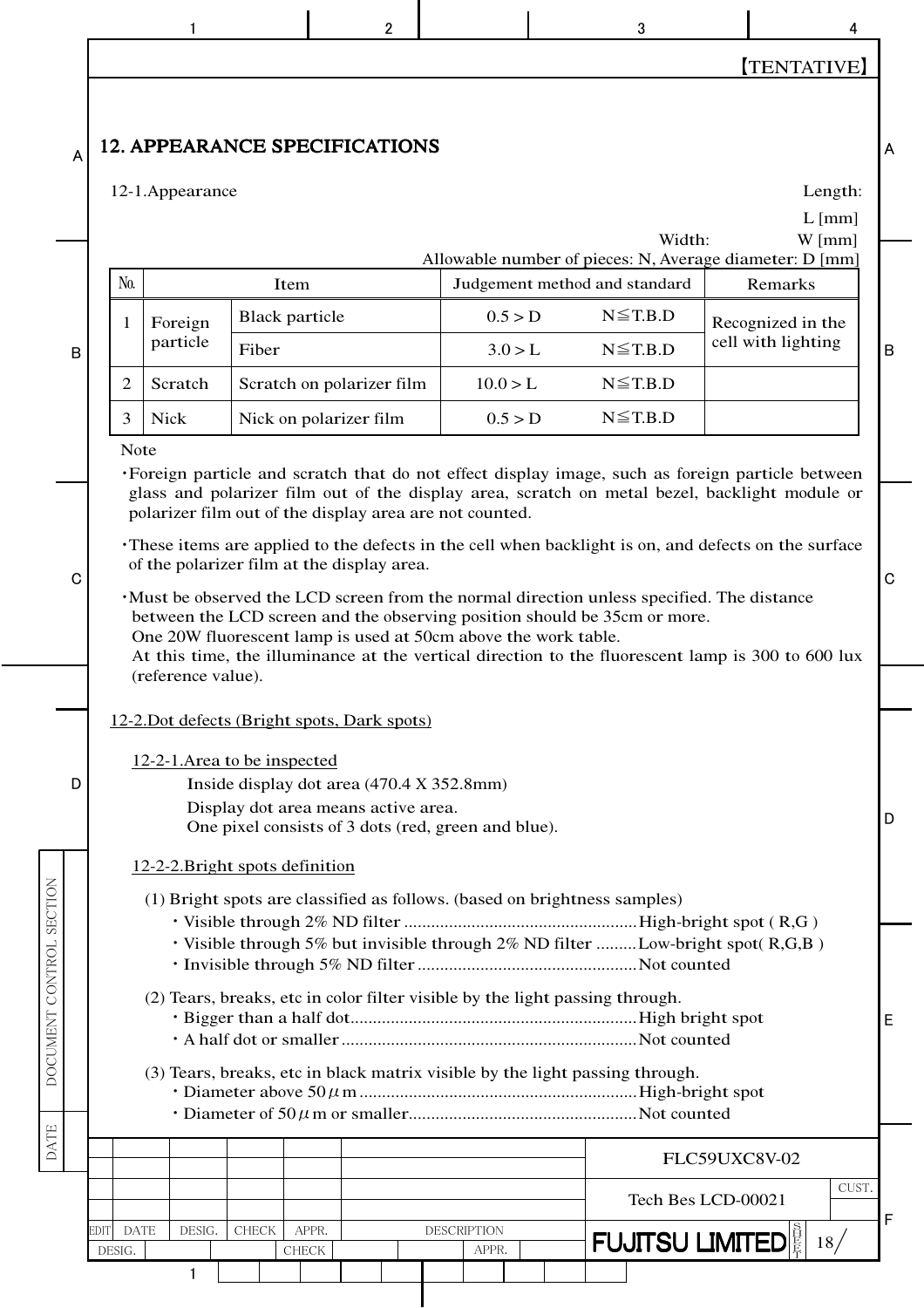3

4

A

B

 $\mathbf C$ 

D

DOCUMENT CONTROL SECTION

#### 12-2-3. Number of bright spot standard

| Item                      | <b>Entire Screen</b> |                           |  |  |  |  |  |
|---------------------------|----------------------|---------------------------|--|--|--|--|--|
| Brightness classification | High-bright spots    | High and Low-bright spots |  |  |  |  |  |
| Number of defects         | T R D                | TR D                      |  |  |  |  |  |

#### NOTES:

 $\mathbf{1}$ 

1. Display should be all black when bright spots are counted.

2. Number of high-bright spots of green (G) is up to T.B.D.

3. Number of two low-bright spot connections is up to T.B.D.

4. Number of three bright spot connections and two high-bright spot connections is T.B.D.

5. Number of high-bright spot and low-bright spot connections is up to T.B.D.

#### 12-2-4. Distance between Bright spots

- 
- · High-bright spots and low-bright spot .....................T.B.D mm or more
	- (Not applied to two-bright-spot connections allowed in NOTES of 12-2-3)

#### 12-2-5. Number of Dark spots standard

| Item                                  | <b>Entire Screen</b> |   |
|---------------------------------------|----------------------|---|
| Number of defects                     | T.B.D                |   |
| Number of two dark spot connections   | T.B.D                |   |
| Number of three dark spot connections | T.B.D                | D |

#### NOTES:

1. Display should be all white when dark spot is counted.

2. Distance between defects is T.B.D mm or more.

3. If dark spot size is smaller than one dot, convert with following rule and sum up.

(a) A  $\leq 1/3$ : Not counted.

(Under T.B.D of 4 dark spot-connection is allowed.)

(b)  $1/3 \le A \le 2/3$ : Considered as 0.5 dot.

(c)  $2/3 \leq A$ : Considered as 1 dot.

 $(A = Dark spot size / dot size)$ 



B

A

 $\mathbf C$ 

E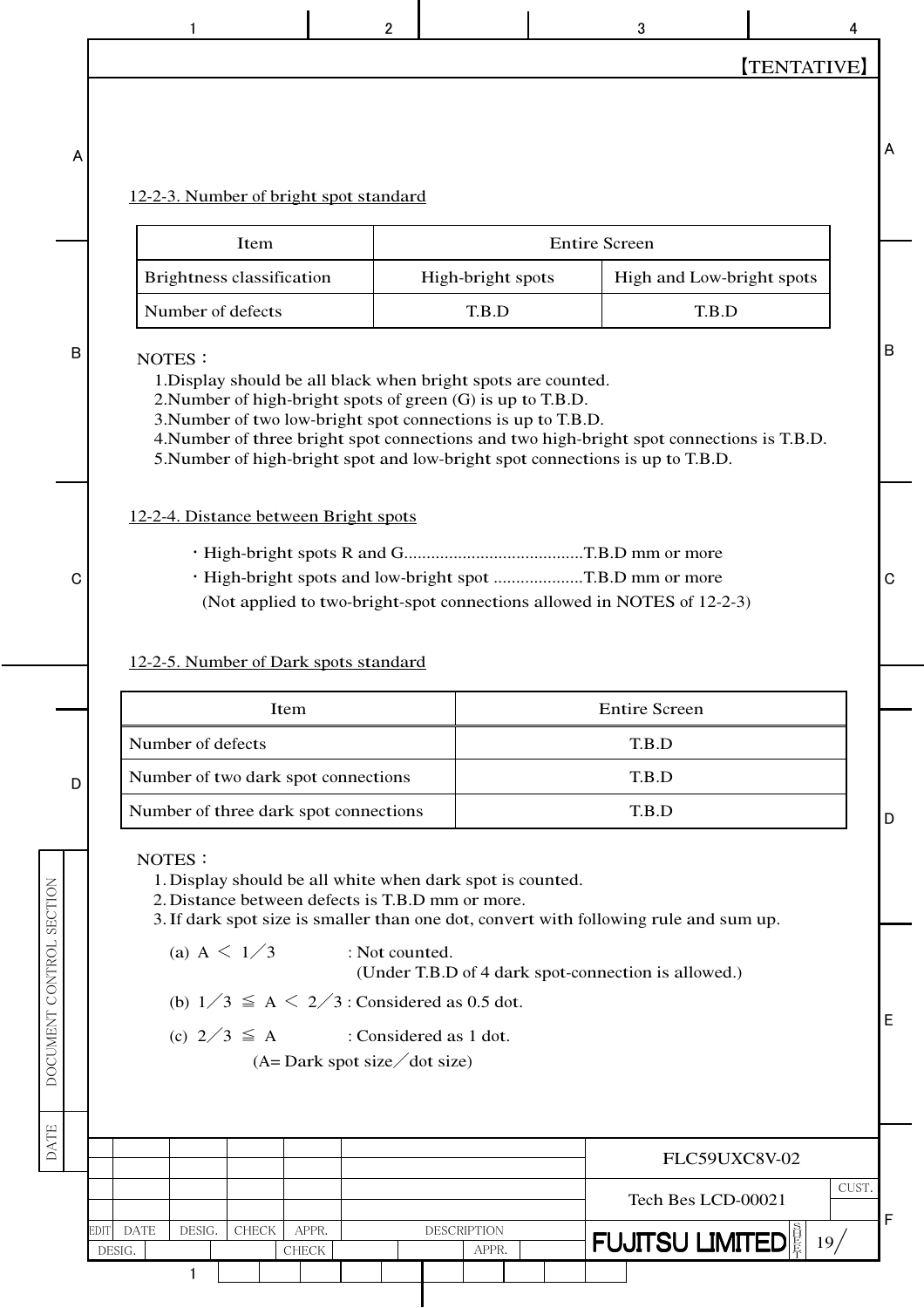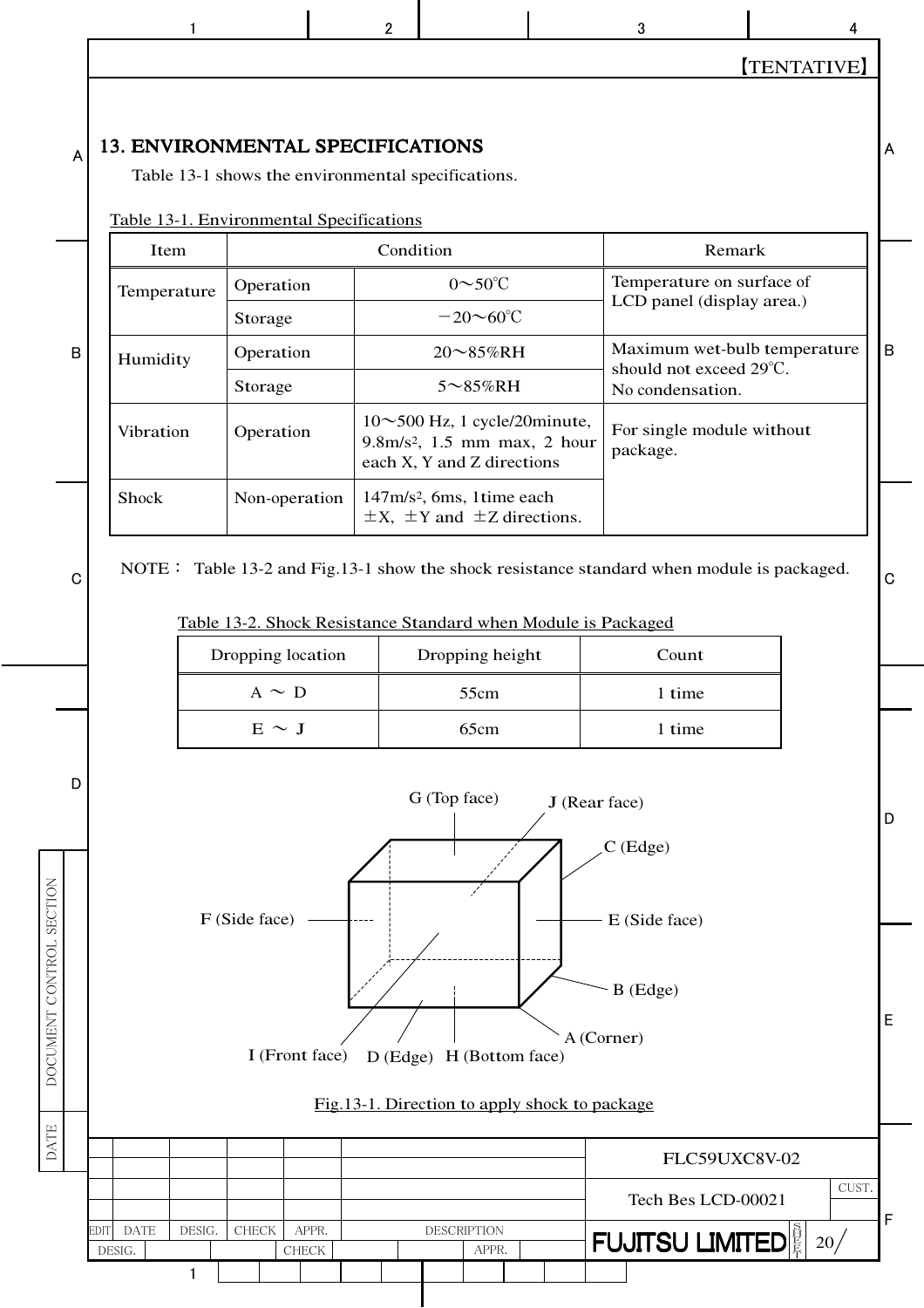|                                                                                                                                                                                                                                                                                                                                                                                                                                                                                                                                                                                                                                                                                                                                                                                                                                                                                                                                                                                                                                                                                                                                                                                                                                                                                                                                                                                                                                                                                                                                                                                                                                                                                                                                                                            | $\overline{2}$ |  | 3 | 4                  |  |  |  |  |
|----------------------------------------------------------------------------------------------------------------------------------------------------------------------------------------------------------------------------------------------------------------------------------------------------------------------------------------------------------------------------------------------------------------------------------------------------------------------------------------------------------------------------------------------------------------------------------------------------------------------------------------------------------------------------------------------------------------------------------------------------------------------------------------------------------------------------------------------------------------------------------------------------------------------------------------------------------------------------------------------------------------------------------------------------------------------------------------------------------------------------------------------------------------------------------------------------------------------------------------------------------------------------------------------------------------------------------------------------------------------------------------------------------------------------------------------------------------------------------------------------------------------------------------------------------------------------------------------------------------------------------------------------------------------------------------------------------------------------------------------------------------------------|----------------|--|---|--------------------|--|--|--|--|
|                                                                                                                                                                                                                                                                                                                                                                                                                                                                                                                                                                                                                                                                                                                                                                                                                                                                                                                                                                                                                                                                                                                                                                                                                                                                                                                                                                                                                                                                                                                                                                                                                                                                                                                                                                            |                |  |   | <b>[TENTATIVE]</b> |  |  |  |  |
| <b>14. INDICATIONS</b><br>Α<br>This module has the following indications.<br>(1) Product name<br>: LCD unit<br>(2) Model number<br>: FLC59UXC8V-02<br>(3) Product drawing number : NA19020-C453<br>(4) Manufacturing number<br>$0\quad 0\quad 0\quad 0$<br>$\cdot \underline{0}$<br>B<br>Serial number<br>(To be reset every month on 1st.)<br>Manufacturing month<br>$(Oct. = X, Nov. =Y, Dec. =Z)$<br>Last digit of manufacturing year.<br>(5) Version number<br>: 01A(Example)<br>-1st 2 digits "01" means operational version.<br>-3rd alphabet means functional version.<br>C<br>(6) Country of origin<br>: MADE IN JAPAN<br>(7) Company name<br>: FUJITSU LIMITED<br>(8) Disposal method of cold-cathode tubes. (See Fig.14-1)<br>(9) Caution when changing cold-cathode tubes. (See Fig. 14-2)<br>THIS TFT COLOR LCD<br>CONTAINS COLD CATHODE<br>· WHEN CHANGING COLD CATHODE FLUO-<br>FLUORESCENT LAMPS. PLEASE<br>RESCENT LAMPS, FOLLOW OPERATING<br>FOLLOW LOCAL ORDINANCES<br>SPECIFICATIONS. ESPECIALLY BE CAREFUL<br>D<br>OR REGULATIONS FOR ITS DISPOSAL.<br>ABOUT THE LAMPS SIDE-EDGE.<br>・当該液晶ディスプレイユニットには<br>・蛍光管の交換は作業仕様書に従っ<br>て行って下さい。特に蛍光管ホル<br>蛍光管が組み込まれていますので、<br>ダ側面のエッジに気をつけて下さ<br>地方自治体の条例または規則に従って<br>ANS><br>い。<br>廃棄して下さい。<br>ANS><br>DOCUMENT CONTROL SECTION<br>$Fig.14-1$<br>$Fig.14-2$<br><b>15. PACKAGING</b><br>15-1. Packaging specifications<br>(1) LCD modules / 1 package.<br>(2) Weight: approximately $( )$ kg / 1 package.<br>(3) Outline dimensions: $(\ )$ mm $(W)$ $\times$ $(\ )$ mm $(D)$ $\times$ $(\ )$ mm $(H)$<br><b>DATE</b><br>FLC59UXC8V-02<br>Tech Bes LCD-00021<br>EDIT<br>DESIG.<br>APPR.<br><b>DESCRIPTION</b><br><b>DATE</b><br>CHECK<br><b>FUJITSU LIMITED</b><br>21/<br>DESIG.<br>${\rm CHECK}$<br>APPR.<br>1 |                |  |   |                    |  |  |  |  |
|                                                                                                                                                                                                                                                                                                                                                                                                                                                                                                                                                                                                                                                                                                                                                                                                                                                                                                                                                                                                                                                                                                                                                                                                                                                                                                                                                                                                                                                                                                                                                                                                                                                                                                                                                                            |                |  |   |                    |  |  |  |  |
|                                                                                                                                                                                                                                                                                                                                                                                                                                                                                                                                                                                                                                                                                                                                                                                                                                                                                                                                                                                                                                                                                                                                                                                                                                                                                                                                                                                                                                                                                                                                                                                                                                                                                                                                                                            |                |  |   |                    |  |  |  |  |
|                                                                                                                                                                                                                                                                                                                                                                                                                                                                                                                                                                                                                                                                                                                                                                                                                                                                                                                                                                                                                                                                                                                                                                                                                                                                                                                                                                                                                                                                                                                                                                                                                                                                                                                                                                            |                |  |   |                    |  |  |  |  |
|                                                                                                                                                                                                                                                                                                                                                                                                                                                                                                                                                                                                                                                                                                                                                                                                                                                                                                                                                                                                                                                                                                                                                                                                                                                                                                                                                                                                                                                                                                                                                                                                                                                                                                                                                                            |                |  |   |                    |  |  |  |  |
|                                                                                                                                                                                                                                                                                                                                                                                                                                                                                                                                                                                                                                                                                                                                                                                                                                                                                                                                                                                                                                                                                                                                                                                                                                                                                                                                                                                                                                                                                                                                                                                                                                                                                                                                                                            |                |  |   |                    |  |  |  |  |
|                                                                                                                                                                                                                                                                                                                                                                                                                                                                                                                                                                                                                                                                                                                                                                                                                                                                                                                                                                                                                                                                                                                                                                                                                                                                                                                                                                                                                                                                                                                                                                                                                                                                                                                                                                            |                |  |   |                    |  |  |  |  |
|                                                                                                                                                                                                                                                                                                                                                                                                                                                                                                                                                                                                                                                                                                                                                                                                                                                                                                                                                                                                                                                                                                                                                                                                                                                                                                                                                                                                                                                                                                                                                                                                                                                                                                                                                                            |                |  |   |                    |  |  |  |  |
|                                                                                                                                                                                                                                                                                                                                                                                                                                                                                                                                                                                                                                                                                                                                                                                                                                                                                                                                                                                                                                                                                                                                                                                                                                                                                                                                                                                                                                                                                                                                                                                                                                                                                                                                                                            |                |  |   |                    |  |  |  |  |
|                                                                                                                                                                                                                                                                                                                                                                                                                                                                                                                                                                                                                                                                                                                                                                                                                                                                                                                                                                                                                                                                                                                                                                                                                                                                                                                                                                                                                                                                                                                                                                                                                                                                                                                                                                            |                |  |   |                    |  |  |  |  |
|                                                                                                                                                                                                                                                                                                                                                                                                                                                                                                                                                                                                                                                                                                                                                                                                                                                                                                                                                                                                                                                                                                                                                                                                                                                                                                                                                                                                                                                                                                                                                                                                                                                                                                                                                                            |                |  |   |                    |  |  |  |  |
|                                                                                                                                                                                                                                                                                                                                                                                                                                                                                                                                                                                                                                                                                                                                                                                                                                                                                                                                                                                                                                                                                                                                                                                                                                                                                                                                                                                                                                                                                                                                                                                                                                                                                                                                                                            |                |  |   |                    |  |  |  |  |
|                                                                                                                                                                                                                                                                                                                                                                                                                                                                                                                                                                                                                                                                                                                                                                                                                                                                                                                                                                                                                                                                                                                                                                                                                                                                                                                                                                                                                                                                                                                                                                                                                                                                                                                                                                            |                |  |   |                    |  |  |  |  |
|                                                                                                                                                                                                                                                                                                                                                                                                                                                                                                                                                                                                                                                                                                                                                                                                                                                                                                                                                                                                                                                                                                                                                                                                                                                                                                                                                                                                                                                                                                                                                                                                                                                                                                                                                                            |                |  |   | CUST.              |  |  |  |  |
|                                                                                                                                                                                                                                                                                                                                                                                                                                                                                                                                                                                                                                                                                                                                                                                                                                                                                                                                                                                                                                                                                                                                                                                                                                                                                                                                                                                                                                                                                                                                                                                                                                                                                                                                                                            |                |  |   |                    |  |  |  |  |
|                                                                                                                                                                                                                                                                                                                                                                                                                                                                                                                                                                                                                                                                                                                                                                                                                                                                                                                                                                                                                                                                                                                                                                                                                                                                                                                                                                                                                                                                                                                                                                                                                                                                                                                                                                            |                |  |   |                    |  |  |  |  |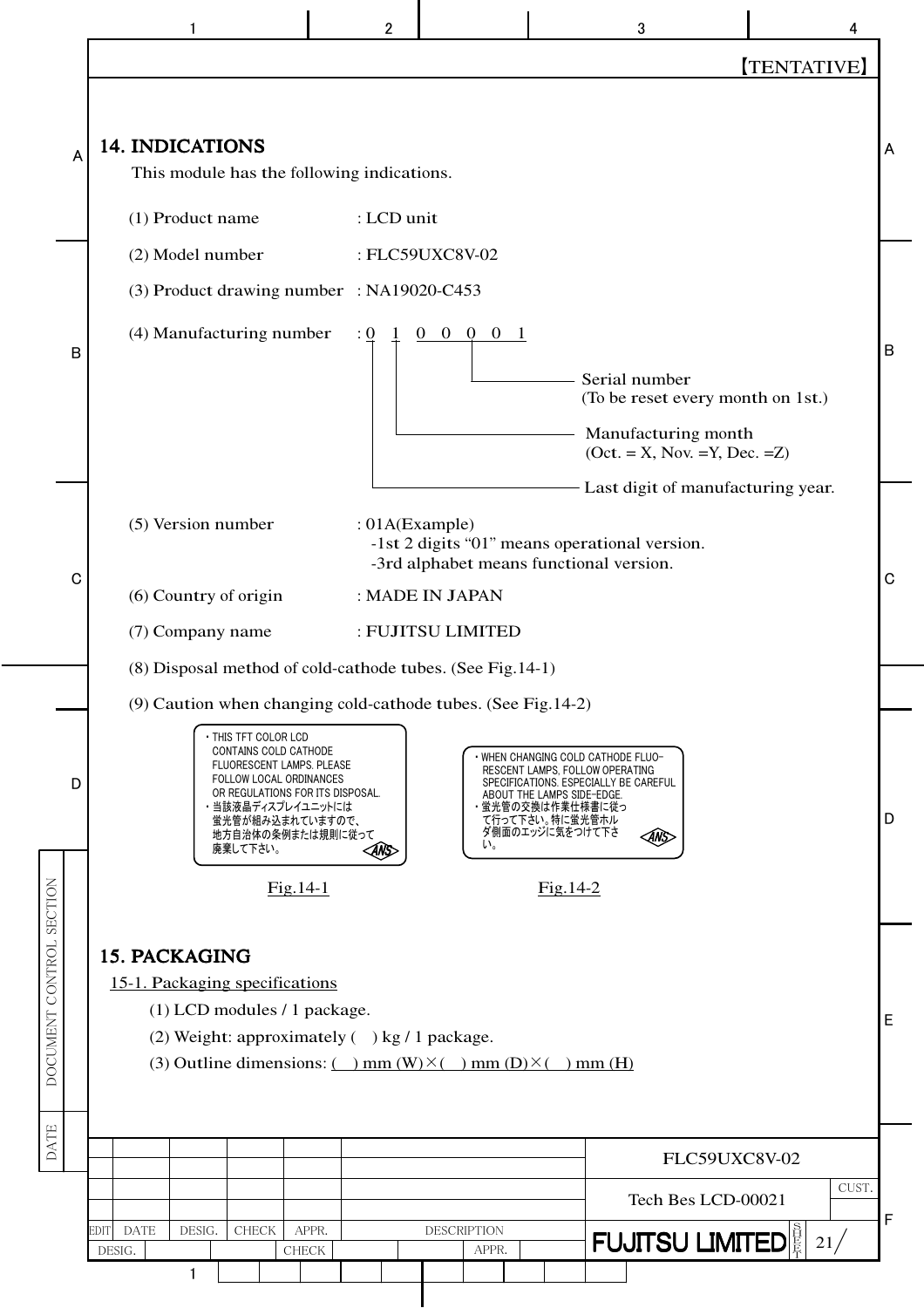|                          |                                                                                                                                                                                                                                                                                                                                                                                                                                                                                                                                                       | 2                                                                                                                                                                            |                      | 3                                                                                                                                                                                                                                                                           |                  |   |  |  |  |  |  |  |  |
|--------------------------|-------------------------------------------------------------------------------------------------------------------------------------------------------------------------------------------------------------------------------------------------------------------------------------------------------------------------------------------------------------------------------------------------------------------------------------------------------------------------------------------------------------------------------------------------------|------------------------------------------------------------------------------------------------------------------------------------------------------------------------------|----------------------|-----------------------------------------------------------------------------------------------------------------------------------------------------------------------------------------------------------------------------------------------------------------------------|------------------|---|--|--|--|--|--|--|--|
|                          |                                                                                                                                                                                                                                                                                                                                                                                                                                                                                                                                                       |                                                                                                                                                                              |                      |                                                                                                                                                                                                                                                                             | [FLC59UXC8V-02]  |   |  |  |  |  |  |  |  |
|                          | <b>16. WARRANTY</b>                                                                                                                                                                                                                                                                                                                                                                                                                                                                                                                                   |                                                                                                                                                                              |                      |                                                                                                                                                                                                                                                                             | <b>TENTATIVE</b> |   |  |  |  |  |  |  |  |
| A                        | The warranty period is one year after shipping. Products which fail during this period are<br>repaired or replaced without charge, unless the failure is caused by user.                                                                                                                                                                                                                                                                                                                                                                              |                                                                                                                                                                              |                      |                                                                                                                                                                                                                                                                             |                  |   |  |  |  |  |  |  |  |
|                          | <b>17. PRECAUTIONS</b>                                                                                                                                                                                                                                                                                                                                                                                                                                                                                                                                |                                                                                                                                                                              |                      |                                                                                                                                                                                                                                                                             |                  |   |  |  |  |  |  |  |  |
|                          | Adhere to the following precautions to use this LCD module properly.                                                                                                                                                                                                                                                                                                                                                                                                                                                                                  |                                                                                                                                                                              |                      |                                                                                                                                                                                                                                                                             |                  |   |  |  |  |  |  |  |  |
|                          | (1) Handling of LCD panel                                                                                                                                                                                                                                                                                                                                                                                                                                                                                                                             |                                                                                                                                                                              |                      |                                                                                                                                                                                                                                                                             |                  |   |  |  |  |  |  |  |  |
| В                        | (1) Do not apply any strong mechanical shock to the LCD panel.<br>Since the LCD panel is made of glass, excessive shock may damage the panel or cause a<br>malfunction.                                                                                                                                                                                                                                                                                                                                                                               |                                                                                                                                                                              |                      |                                                                                                                                                                                                                                                                             |                  |   |  |  |  |  |  |  |  |
|                          | 2 Do not press hard on the LCD panel surface.<br>In the LCD panel, the gap between two glass plates is kept perfectly even to maintain<br>display properties and reliability. The hard pressure on the LCD panel may cause the<br>following problems.<br>1) Ununiformity of color                                                                                                                                                                                                                                                                     |                                                                                                                                                                              |                      |                                                                                                                                                                                                                                                                             |                  |   |  |  |  |  |  |  |  |
|                          |                                                                                                                                                                                                                                                                                                                                                                                                                                                                                                                                                       | 2 Disorder of orientation of liquid crystal<br>condition by turning the power off and turning on again.<br>However these operations should be avoided to insure reliability. |                      | Problem ① returns to normal condition after a while. Problem ② returns to normal                                                                                                                                                                                            |                  |   |  |  |  |  |  |  |  |
| С                        | 3 Do not scratch the polarizer film on the LCD panel surface.                                                                                                                                                                                                                                                                                                                                                                                                                                                                                         |                                                                                                                                                                              |                      | ·Do not press or rub the display surface with a hard tool, tweezers, etc.<br>·For handling, use cotton or conductive gloves so that the display surface is not soiled.<br>If dust or dirt soils the display surface, clean it as follows with a soft cloth (deerskin, etc.) |                  | C |  |  |  |  |  |  |  |
|                          |                                                                                                                                                                                                                                                                                                                                                                                                                                                                                                                                                       | [Dust] Wipe off with a soft cloth. (do not rub.)                                                                                                                             |                      |                                                                                                                                                                                                                                                                             |                  |   |  |  |  |  |  |  |  |
| D                        | [Dirt] Apply clear water to a soft cloth and squeeze hard out of water drops, then lightly<br>wipe off the specified parts. Only if the dirt is hardly wiped off, use isopropyl alcohol<br>or ethanol.<br>Be careful not to splash the water or the solvents on the edge of polarizer and in the<br>LCD unit.<br>The polarizer possibly exfoliates due to the solvent and water penetrated between<br>the polarizer and the LCD panel.<br>D<br>Do not use unspecified solvent such as ketone (acetone, etc.) and aromatics (xylene,<br>toluene, etc.) |                                                                                                                                                                              |                      |                                                                                                                                                                                                                                                                             |                  |   |  |  |  |  |  |  |  |
|                          |                                                                                                                                                                                                                                                                                                                                                                                                                                                                                                                                                       |                                                                                                                                                                              |                      | (Caution) Be careful not to allow the water or solvent to enter the module.<br>If saliva or water drops are left for a long period of time, the part may become                                                                                                             |                  |   |  |  |  |  |  |  |  |
| DOCUMENT CONTROL SECTION | deformed or discolored.<br>Wipe off immediately in the same way as for dirt.<br>Do not allow oil to adhere to the module since excessive oil is hard to clean.<br>4 Do not place or contact objects on the display surface for a long period of time.<br>This may make some parts of the LCD module distorted and the quality of display may<br>deteriorate.<br>E                                                                                                                                                                                     |                                                                                                                                                                              |                      |                                                                                                                                                                                                                                                                             |                  |   |  |  |  |  |  |  |  |
| <b>DATE</b>              |                                                                                                                                                                                                                                                                                                                                                                                                                                                                                                                                                       |                                                                                                                                                                              |                      | FLC59UXC8V-02                                                                                                                                                                                                                                                               |                  |   |  |  |  |  |  |  |  |
|                          |                                                                                                                                                                                                                                                                                                                                                                                                                                                                                                                                                       |                                                                                                                                                                              |                      | Tech Bes LCD-00021                                                                                                                                                                                                                                                          | CUST.            |   |  |  |  |  |  |  |  |
|                          | <b>DATE</b><br>DESIG.<br>EDIT<br><b>CHECK</b><br>DESIG.                                                                                                                                                                                                                                                                                                                                                                                                                                                                                               | APPR.<br><b>CHECK</b>                                                                                                                                                        | DESCRIPTION<br>APPR. | <b>FUJITSU LIMITEDE</b>                                                                                                                                                                                                                                                     | 22/              | F |  |  |  |  |  |  |  |
|                          | 1                                                                                                                                                                                                                                                                                                                                                                                                                                                                                                                                                     |                                                                                                                                                                              |                      |                                                                                                                                                                                                                                                                             |                  |   |  |  |  |  |  |  |  |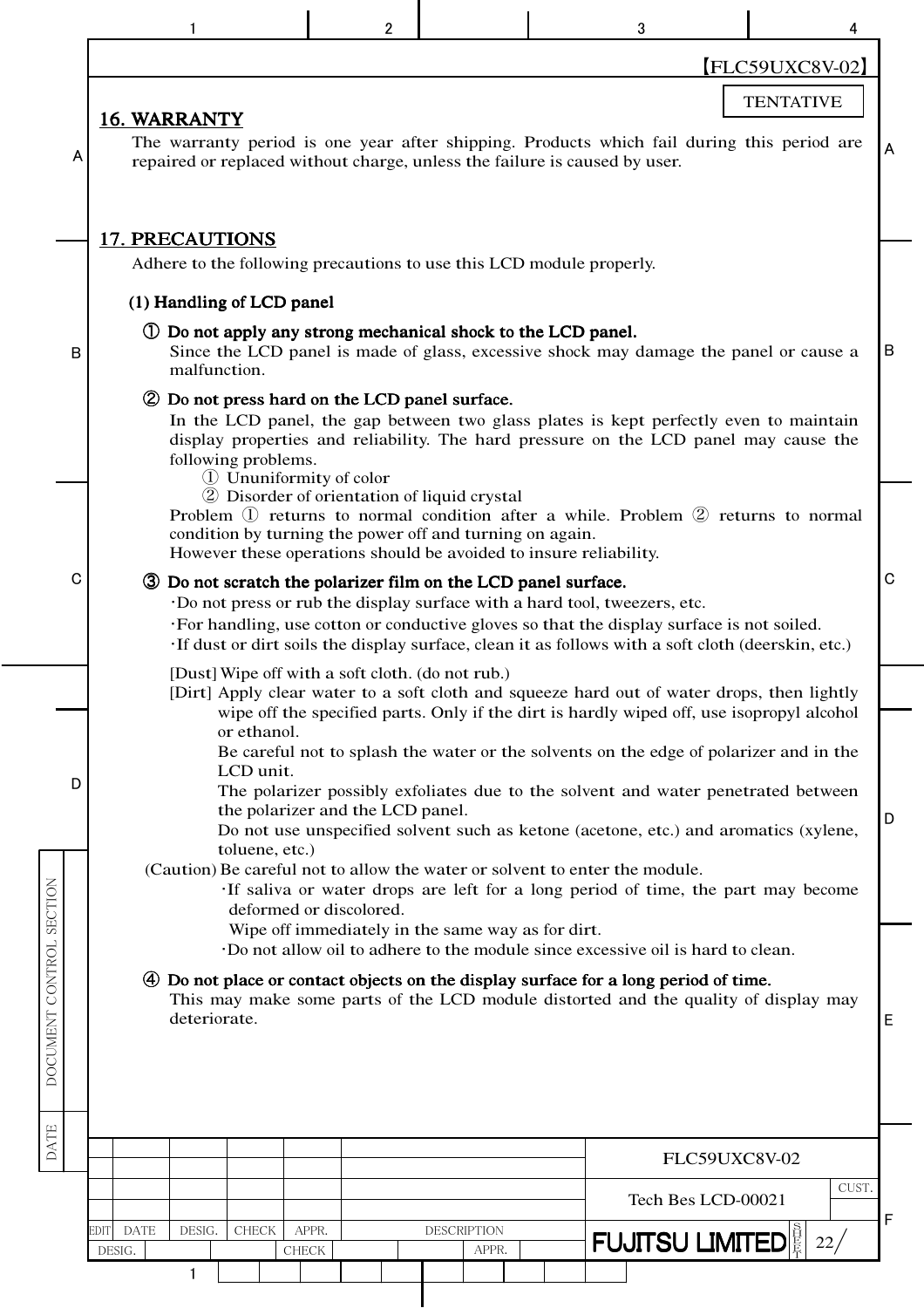|                                                                                                                                                                                                                                                                                                                              |                                                                                                                                                                             |                                                                                                                                                                                                                                                                          |                               | 2 |                                                                                                                                                                                                                                                                                                                                  |            | 3                                                             |                    | 4             |   |  |  |  |  |
|------------------------------------------------------------------------------------------------------------------------------------------------------------------------------------------------------------------------------------------------------------------------------------------------------------------------------|-----------------------------------------------------------------------------------------------------------------------------------------------------------------------------|--------------------------------------------------------------------------------------------------------------------------------------------------------------------------------------------------------------------------------------------------------------------------|-------------------------------|---|----------------------------------------------------------------------------------------------------------------------------------------------------------------------------------------------------------------------------------------------------------------------------------------------------------------------------------|------------|---------------------------------------------------------------|--------------------|---------------|---|--|--|--|--|
|                                                                                                                                                                                                                                                                                                                              |                                                                                                                                                                             |                                                                                                                                                                                                                                                                          |                               |   |                                                                                                                                                                                                                                                                                                                                  |            |                                                               |                    | FLC59UXC8V-02 |   |  |  |  |  |
|                                                                                                                                                                                                                                                                                                                              |                                                                                                                                                                             | <b>TENTATIVE</b><br>(2) Handling of LCD module                                                                                                                                                                                                                           |                               |   |                                                                                                                                                                                                                                                                                                                                  |            |                                                               |                    |               |   |  |  |  |  |
| Α                                                                                                                                                                                                                                                                                                                            |                                                                                                                                                                             | (1) Do not pull the cold-cathode tube cable strongly.<br>A<br>If the cable is pulled with the strength of 2kg or more, the cable may be damaged or may<br>lose reliability.                                                                                              |                               |   |                                                                                                                                                                                                                                                                                                                                  |            |                                                               |                    |               |   |  |  |  |  |
|                                                                                                                                                                                                                                                                                                                              |                                                                                                                                                                             |                                                                                                                                                                                                                                                                          |                               |   | 2 Assemble the module into user's system in a dust free environment.<br>Conductive foreign matter adheres to the module may cause failures.                                                                                                                                                                                      |            |                                                               |                    |               |   |  |  |  |  |
|                                                                                                                                                                                                                                                                                                                              | 3 Take anti-electrostatic measures for assembling the module.<br>Since the LCD module contains CMOS-ICs, the following points should be observed.                           |                                                                                                                                                                                                                                                                          |                               |   |                                                                                                                                                                                                                                                                                                                                  |            |                                                               |                    |               |   |  |  |  |  |
|                                                                                                                                                                                                                                                                                                                              | •For assembling the module, operator should be grounded and wear cotton or conductive<br>gloves.                                                                            |                                                                                                                                                                                                                                                                          |                               |   |                                                                                                                                                                                                                                                                                                                                  |            |                                                               |                    |               |   |  |  |  |  |
| в                                                                                                                                                                                                                                                                                                                            | ·Floor of work area and work table to assemble the LCD module should be covered with<br>electrostatic shielding in order to discharge static electricity via an earth wire. |                                                                                                                                                                                                                                                                          |                               |   |                                                                                                                                                                                                                                                                                                                                  |            |                                                               |                    |               |   |  |  |  |  |
|                                                                                                                                                                                                                                                                                                                              |                                                                                                                                                                             |                                                                                                                                                                                                                                                                          |                               |   | If necessary, ground operation tools (soldering iron, radio pliers, tweezers, etc.).                                                                                                                                                                                                                                             |            |                                                               |                    |               |   |  |  |  |  |
|                                                                                                                                                                                                                                                                                                                              |                                                                                                                                                                             |                                                                                                                                                                                                                                                                          |                               |   | Do not take the module out of the conductive bag until the module is assembled.                                                                                                                                                                                                                                                  |            |                                                               |                    |               |   |  |  |  |  |
|                                                                                                                                                                                                                                                                                                                              |                                                                                                                                                                             |                                                                                                                                                                                                                                                                          |                               |   | Do not assemble the module under low humidity (50%RH or less).                                                                                                                                                                                                                                                                   |            |                                                               |                    |               |   |  |  |  |  |
|                                                                                                                                                                                                                                                                                                                              |                                                                                                                                                                             |                                                                                                                                                                                                                                                                          |                               |   |                                                                                                                                                                                                                                                                                                                                  |            |                                                               |                    |               |   |  |  |  |  |
|                                                                                                                                                                                                                                                                                                                              |                                                                                                                                                                             | 4 Do not pull the connecting cable on the rear face of the LCD module strongly.<br>5 Do not disassemble or remodel the LCD module.<br>Disassembly or remodeling of the LCD module may result in malfunctions or deterioration<br>of the display quality and reliability. |                               |   |                                                                                                                                                                                                                                                                                                                                  |            |                                                               |                    |               |   |  |  |  |  |
| C                                                                                                                                                                                                                                                                                                                            |                                                                                                                                                                             | $\mathbf C$<br>(3) Precautions in regards of operating the LCD module                                                                                                                                                                                                    |                               |   |                                                                                                                                                                                                                                                                                                                                  |            |                                                               |                    |               |   |  |  |  |  |
|                                                                                                                                                                                                                                                                                                                              |                                                                                                                                                                             |                                                                                                                                                                                                                                                                          |                               |   | 1) Adhere to the specified power supply sequence.<br>If not followed, the CMOS-IC may cause a latch-up, or DC voltage may be applied to the<br>liquid crystal, which cause a failure or serious deterioration in display quality.                                                                                                |            |                                                               |                    |               |   |  |  |  |  |
|                                                                                                                                                                                                                                                                                                                              |                                                                                                                                                                             | environment.                                                                                                                                                                                                                                                             |                               |   | 2 Do not operate the LCD module when condensation occurs.<br>If the LCD module is operated when condensation is on the terminals of the LCD panel,<br>the terminals cause electrochemical reaction, and may reach disconnection. Condensation<br>easily occurs especially when the module is moved from cold environment to warm |            |                                                               |                    |               |   |  |  |  |  |
| D                                                                                                                                                                                                                                                                                                                            |                                                                                                                                                                             | temperature.                                                                                                                                                                                                                                                             |                               |   | The following troubles occur when the LCD module is not used under recommended                                                                                                                                                                                                                                                   |            |                                                               |                    |               | D |  |  |  |  |
|                                                                                                                                                                                                                                                                                                                              |                                                                                                                                                                             |                                                                                                                                                                                                                                                                          |                               |   | Operation under high temperature( $>50^{\circ}$ C) : Display colors shift to blue.                                                                                                                                                                                                                                               |            |                                                               |                    |               |   |  |  |  |  |
|                                                                                                                                                                                                                                                                                                                              |                                                                                                                                                                             |                                                                                                                                                                                                                                                                          |                               |   | Storage under high temperature $(560^{\circ}\text{C})$ : The polarizer film deteriorates and contrast                                                                                                                                                                                                                            | decreases. |                                                               |                    |               |   |  |  |  |  |
|                                                                                                                                                                                                                                                                                                                              |                                                                                                                                                                             |                                                                                                                                                                                                                                                                          |                               |   | Operation under low temperature $(0^{\circ}C)$ : The response speed decreases considerably.                                                                                                                                                                                                                                      |            |                                                               |                    |               |   |  |  |  |  |
|                                                                                                                                                                                                                                                                                                                              |                                                                                                                                                                             |                                                                                                                                                                                                                                                                          | Storage under low temperature |   |                                                                                                                                                                                                                                                                                                                                  | damaged.   | $(<20^{\circ}$ C): The liquid crystal may solidify and become |                    |               |   |  |  |  |  |
| DOCUMENT CONTROL SECTION<br>Be sure to input the control signals at the correct timing.<br>(4)<br>If control signals (DCLK, ENAB) are not input, or if the timing is out of the specified<br>timing, DC voltage may be applied to the liquid crystal and, as a result, cause image<br>sticking or deterioration of contrast. |                                                                                                                                                                             |                                                                                                                                                                                                                                                                          |                               |   |                                                                                                                                                                                                                                                                                                                                  |            |                                                               |                    |               | Ε |  |  |  |  |
| <b>DATE</b>                                                                                                                                                                                                                                                                                                                  |                                                                                                                                                                             |                                                                                                                                                                                                                                                                          |                               |   |                                                                                                                                                                                                                                                                                                                                  |            |                                                               |                    |               |   |  |  |  |  |
|                                                                                                                                                                                                                                                                                                                              |                                                                                                                                                                             |                                                                                                                                                                                                                                                                          |                               |   |                                                                                                                                                                                                                                                                                                                                  |            |                                                               | FLC59UXC8V-02      | CUST.         |   |  |  |  |  |
|                                                                                                                                                                                                                                                                                                                              |                                                                                                                                                                             |                                                                                                                                                                                                                                                                          |                               |   |                                                                                                                                                                                                                                                                                                                                  |            |                                                               | Tech Bes LCD-00021 |               | F |  |  |  |  |
|                                                                                                                                                                                                                                                                                                                              | EDIT<br><b>DATE</b><br>DESIG.                                                                                                                                               | DESIG.<br><b>CHECK</b>                                                                                                                                                                                                                                                   | APPR.<br>CHECK                |   | DESCRIPTION<br>APPR.                                                                                                                                                                                                                                                                                                             |            | <b>FUJITSU LIMITEDE</b>                                       |                    | 23/           |   |  |  |  |  |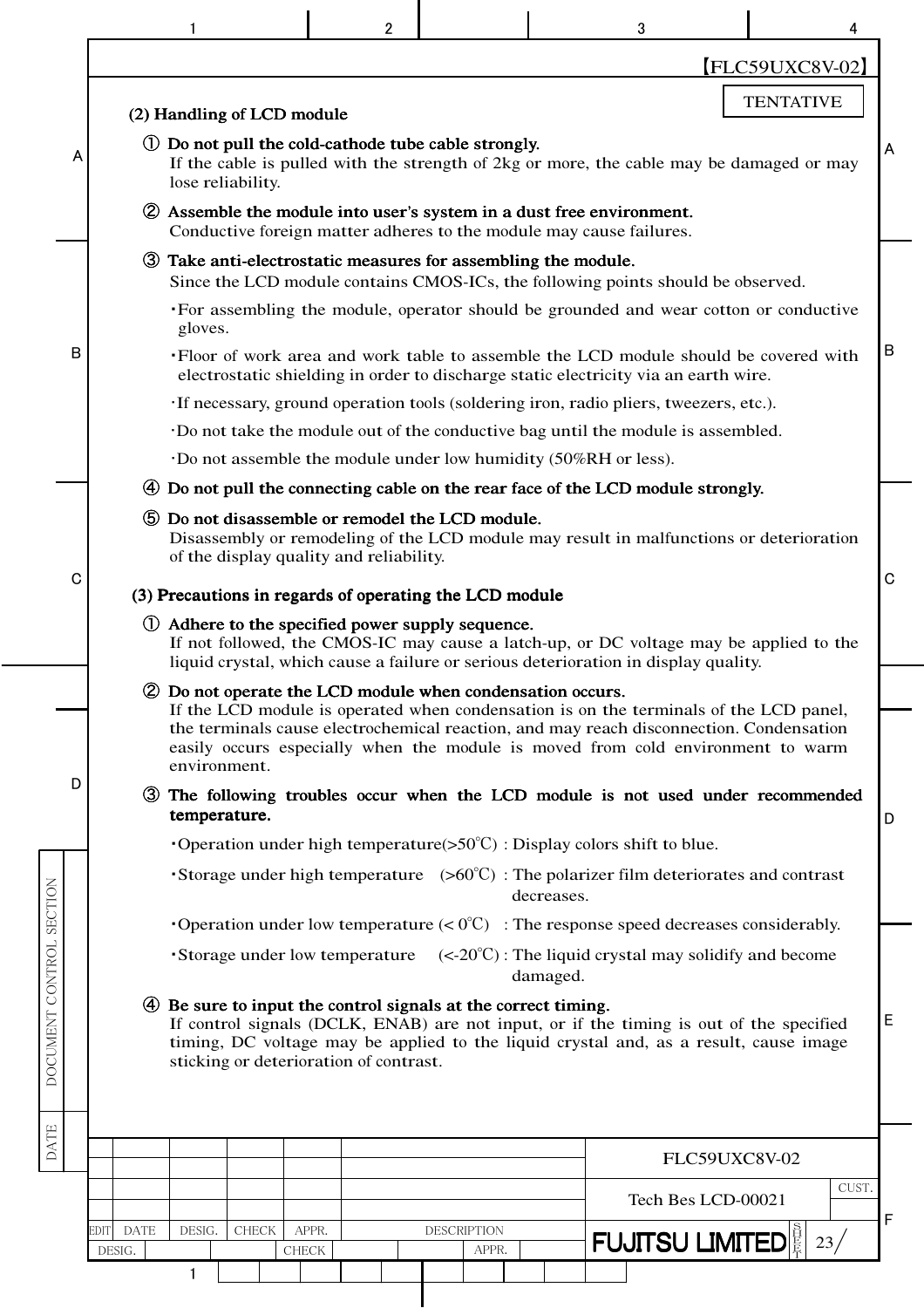|                                                                                                                                                                                                                                                                                                                                                                |                                                                                                                                                                                                                                                                                              | $\overline{2}$                                                              |                             |  | 3                            |               |   |  |  |  |  |  |  |  |
|----------------------------------------------------------------------------------------------------------------------------------------------------------------------------------------------------------------------------------------------------------------------------------------------------------------------------------------------------------------|----------------------------------------------------------------------------------------------------------------------------------------------------------------------------------------------------------------------------------------------------------------------------------------------|-----------------------------------------------------------------------------|-----------------------------|--|------------------------------|---------------|---|--|--|--|--|--|--|--|
|                                                                                                                                                                                                                                                                                                                                                                |                                                                                                                                                                                                                                                                                              |                                                                             |                             |  |                              | FLC59UXC8V-02 |   |  |  |  |  |  |  |  |
|                                                                                                                                                                                                                                                                                                                                                                |                                                                                                                                                                                                                                                                                              | <b>TENTATIVE</b><br>(4) Precautions in regards of designing module mounting |                             |  |                              |               |   |  |  |  |  |  |  |  |
| (1) Excessive force should not be applied to the screen or the rear side of the LCD module.<br>Α<br>Excessive pressure on the screen caused by the installation of the LCD module may<br>deteriorate display quality and reliability.<br>Brightness uniformity and the reliability of CCFL may decrease if the pressure is applied<br>to the backlight module. |                                                                                                                                                                                                                                                                                              |                                                                             |                             |  |                              |               |   |  |  |  |  |  |  |  |
|                                                                                                                                                                                                                                                                                                                                                                | 2 Avoid twisting and bending the LCD module.<br>Excessive twist and bend may damage display quality and reliability.                                                                                                                                                                         |                                                                             |                             |  |                              |               |   |  |  |  |  |  |  |  |
|                                                                                                                                                                                                                                                                                                                                                                | <b>3</b> Avoid extending the power cable between the LCD module and inverter.<br>This may cause the backlight to flicker or not to light.                                                                                                                                                    |                                                                             |                             |  |                              |               |   |  |  |  |  |  |  |  |
| в                                                                                                                                                                                                                                                                                                                                                              | 4) Keep the backlight cable apart from the metal enclosure of the LCD module.<br>B<br>When frequency current for backlight driving leak to the metal enclosure, the desired<br>brightness may not be assured.                                                                                |                                                                             |                             |  |                              |               |   |  |  |  |  |  |  |  |
|                                                                                                                                                                                                                                                                                                                                                                | 5 When Mounting LCD module with M4 screws (x4), tighten the screws with torque below<br>$4.5$ kgf.                                                                                                                                                                                           |                                                                             |                             |  |                              |               |   |  |  |  |  |  |  |  |
|                                                                                                                                                                                                                                                                                                                                                                | (5) Storage method                                                                                                                                                                                                                                                                           |                                                                             |                             |  |                              |               |   |  |  |  |  |  |  |  |
| C                                                                                                                                                                                                                                                                                                                                                              | (1) Do not store the LCD module in an atmosphere of organic solvent or corrosive gas.<br>In an organic solvent atmosphere, the polarizer film discolors and display quality<br>deteriorates.<br>In a corrosive gas environment, various parts of the module may corrode or deteriorate.<br>C |                                                                             |                             |  |                              |               |   |  |  |  |  |  |  |  |
|                                                                                                                                                                                                                                                                                                                                                                | 2 Store the LCD module in a Fujitsu package.<br>At storing, Fujitsu packages can be stacked up to<br>boxes.<br>The LCD module is in an anti-static bag. Keep the module in that status.                                                                                                      |                                                                             |                             |  |                              |               |   |  |  |  |  |  |  |  |
|                                                                                                                                                                                                                                                                                                                                                                | 3 The LCD module is recommended to be stored in humidity controlled, cool and dark<br>locations.                                                                                                                                                                                             |                                                                             |                             |  |                              |               |   |  |  |  |  |  |  |  |
|                                                                                                                                                                                                                                                                                                                                                                | Recommended storage environment                                                                                                                                                                                                                                                              |                                                                             |                             |  |                              |               |   |  |  |  |  |  |  |  |
|                                                                                                                                                                                                                                                                                                                                                                | ·Place<br>$\cdot$ Temperature : $10 \sim 35^{\circ}$ C                                                                                                                                                                                                                                       | : Dark (avoid direct sunlight)                                              |                             |  |                              |               |   |  |  |  |  |  |  |  |
| D                                                                                                                                                                                                                                                                                                                                                              | ·Humidity                                                                                                                                                                                                                                                                                    | : $50^{\circ}60\%$ RH                                                       |                             |  |                              |               |   |  |  |  |  |  |  |  |
|                                                                                                                                                                                                                                                                                                                                                                | Note) If the module is left in an environment of $60^{\circ}$ C and above for a long period of time,                                                                                                                                                                                         | optical characteristics may deteriorate.                                    |                             |  |                              |               | D |  |  |  |  |  |  |  |
|                                                                                                                                                                                                                                                                                                                                                                | (6) Disposal Method                                                                                                                                                                                                                                                                          |                                                                             |                             |  |                              |               |   |  |  |  |  |  |  |  |
|                                                                                                                                                                                                                                                                                                                                                                | 1 LCD module                                                                                                                                                                                                                                                                                 |                                                                             |                             |  |                              |               |   |  |  |  |  |  |  |  |
|                                                                                                                                                                                                                                                                                                                                                                | The components of this LCD module can be grouped into metal, resin, glass and so on.<br>As the backlight contains CCFL which includes mercury, it must be disposed according to<br>the local ordinance or regulations.                                                                       |                                                                             |                             |  |                              |               |   |  |  |  |  |  |  |  |
|                                                                                                                                                                                                                                                                                                                                                                | 2 Package                                                                                                                                                                                                                                                                                    |                                                                             |                             |  |                              |               | Ε |  |  |  |  |  |  |  |
| DOCUMENT CONTROL SECTION                                                                                                                                                                                                                                                                                                                                       | All the packages are made of recyclable papers except the anti-ESD bag.                                                                                                                                                                                                                      |                                                                             |                             |  |                              |               |   |  |  |  |  |  |  |  |
|                                                                                                                                                                                                                                                                                                                                                                |                                                                                                                                                                                                                                                                                              |                                                                             |                             |  |                              |               |   |  |  |  |  |  |  |  |
| DATE                                                                                                                                                                                                                                                                                                                                                           |                                                                                                                                                                                                                                                                                              |                                                                             |                             |  |                              | FLC59UXC8V-02 |   |  |  |  |  |  |  |  |
|                                                                                                                                                                                                                                                                                                                                                                |                                                                                                                                                                                                                                                                                              |                                                                             |                             |  | Tech Bes LCD-00021           | CUST.         |   |  |  |  |  |  |  |  |
|                                                                                                                                                                                                                                                                                                                                                                | EDIT<br><b>DATE</b><br>DESIG.<br><b>CHECK</b><br>DESIG.<br>CHECK                                                                                                                                                                                                                             | APPR.                                                                       | <b>DESCRIPTION</b><br>APPR. |  | <b>FUJITSU LIMITED</b> E 24/ |               | F |  |  |  |  |  |  |  |
|                                                                                                                                                                                                                                                                                                                                                                |                                                                                                                                                                                                                                                                                              |                                                                             |                             |  |                              |               |   |  |  |  |  |  |  |  |
|                                                                                                                                                                                                                                                                                                                                                                |                                                                                                                                                                                                                                                                                              |                                                                             |                             |  |                              |               |   |  |  |  |  |  |  |  |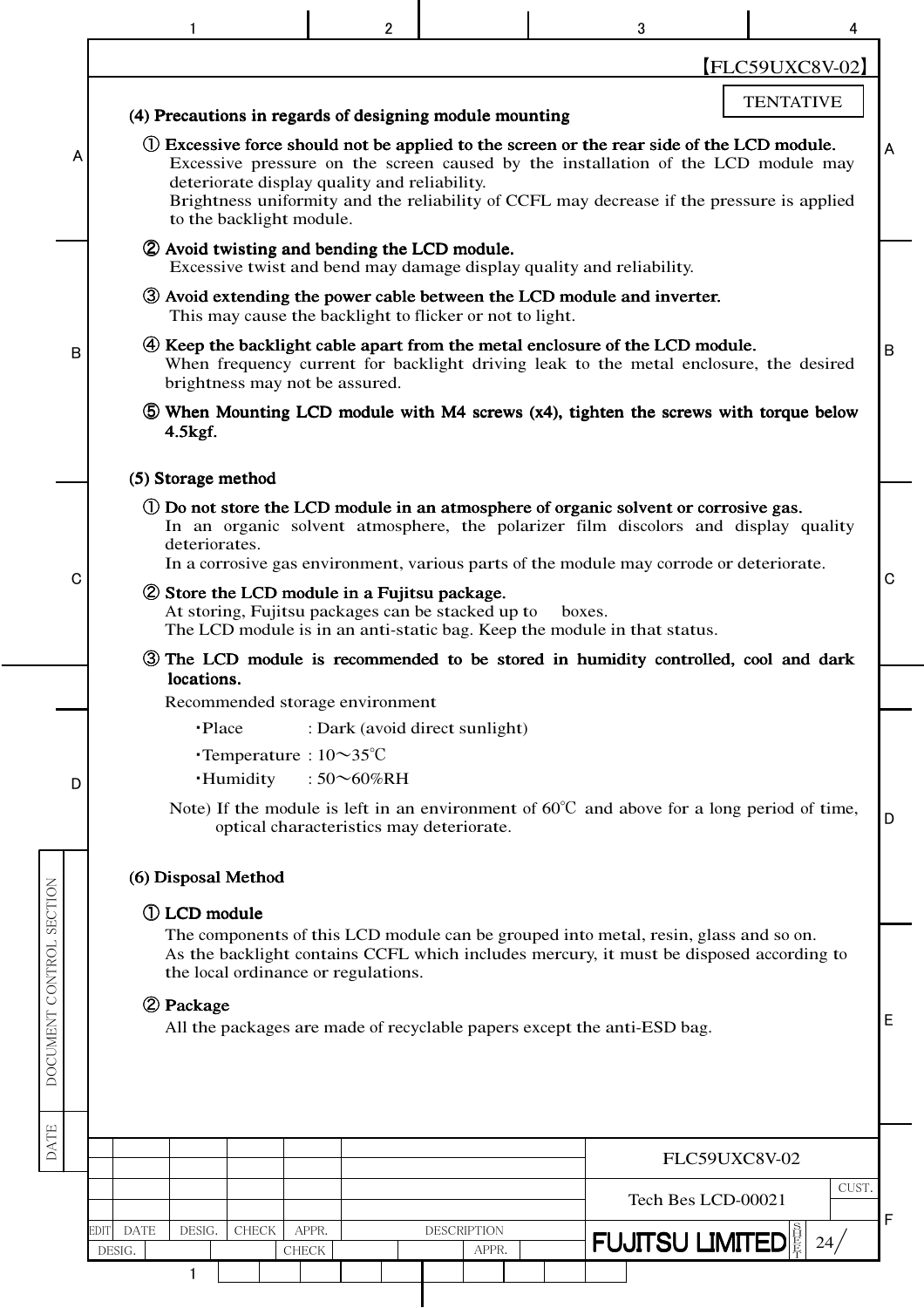| [FLC59UXC8V-02]<br><b>TENTATIVE</b><br>(7) Others<br>Α<br>(1) If the LCD panel is damaged, do not inhale and do not swallow the liquid crystal.<br>A<br>If the liquid crystal adhere to the body or cloths, wash it off with soap immediately.<br>Follow regular precautions for electronic components.<br>2 Flux residue on the printed circuit board is harmless to the quality and reliability of LCD<br>module.<br>Fujitsu has adopted non-wash technology on module assembly process.<br>18. OTHERS<br>B<br>$\sf B$<br>Specifications of the TFT-LCD panel and other components used in this LCD module are subject<br>to change. Both parties shall discuss together and make the best effort to reach agreement in<br>case of the rising of any doubt to the contents of the specifications.<br>This LCD module is not designed for the purpose where high reliability is required, such as for<br>aero-space equipment, control system of nuclear power and medical life-support equipment.<br>C<br>C<br>D<br>D<br>DOCUMENT CONTROL SECTION<br>E<br><b>DATE</b><br>FLC59UXC8V-02<br>CUST.<br>Tech Bes LCD-00021<br>F<br><b>FUJITSU LIMITED</b><br><b>DESCRIPTION</b><br>DESIG.<br>APPR.<br><b>DATE</b><br><b>CHECK</b><br>EDIT<br>25/<br>DESIG.<br><b>CHECK</b><br>APPR.<br>1 |  |  |  | $\overline{2}$ |  | 3 |  |  |
|---------------------------------------------------------------------------------------------------------------------------------------------------------------------------------------------------------------------------------------------------------------------------------------------------------------------------------------------------------------------------------------------------------------------------------------------------------------------------------------------------------------------------------------------------------------------------------------------------------------------------------------------------------------------------------------------------------------------------------------------------------------------------------------------------------------------------------------------------------------------------------------------------------------------------------------------------------------------------------------------------------------------------------------------------------------------------------------------------------------------------------------------------------------------------------------------------------------------------------------------------------------------------------------|--|--|--|----------------|--|---|--|--|
|                                                                                                                                                                                                                                                                                                                                                                                                                                                                                                                                                                                                                                                                                                                                                                                                                                                                                                                                                                                                                                                                                                                                                                                                                                                                                       |  |  |  |                |  |   |  |  |
|                                                                                                                                                                                                                                                                                                                                                                                                                                                                                                                                                                                                                                                                                                                                                                                                                                                                                                                                                                                                                                                                                                                                                                                                                                                                                       |  |  |  |                |  |   |  |  |
|                                                                                                                                                                                                                                                                                                                                                                                                                                                                                                                                                                                                                                                                                                                                                                                                                                                                                                                                                                                                                                                                                                                                                                                                                                                                                       |  |  |  |                |  |   |  |  |
|                                                                                                                                                                                                                                                                                                                                                                                                                                                                                                                                                                                                                                                                                                                                                                                                                                                                                                                                                                                                                                                                                                                                                                                                                                                                                       |  |  |  |                |  |   |  |  |
|                                                                                                                                                                                                                                                                                                                                                                                                                                                                                                                                                                                                                                                                                                                                                                                                                                                                                                                                                                                                                                                                                                                                                                                                                                                                                       |  |  |  |                |  |   |  |  |
|                                                                                                                                                                                                                                                                                                                                                                                                                                                                                                                                                                                                                                                                                                                                                                                                                                                                                                                                                                                                                                                                                                                                                                                                                                                                                       |  |  |  |                |  |   |  |  |
|                                                                                                                                                                                                                                                                                                                                                                                                                                                                                                                                                                                                                                                                                                                                                                                                                                                                                                                                                                                                                                                                                                                                                                                                                                                                                       |  |  |  |                |  |   |  |  |
|                                                                                                                                                                                                                                                                                                                                                                                                                                                                                                                                                                                                                                                                                                                                                                                                                                                                                                                                                                                                                                                                                                                                                                                                                                                                                       |  |  |  |                |  |   |  |  |
|                                                                                                                                                                                                                                                                                                                                                                                                                                                                                                                                                                                                                                                                                                                                                                                                                                                                                                                                                                                                                                                                                                                                                                                                                                                                                       |  |  |  |                |  |   |  |  |
|                                                                                                                                                                                                                                                                                                                                                                                                                                                                                                                                                                                                                                                                                                                                                                                                                                                                                                                                                                                                                                                                                                                                                                                                                                                                                       |  |  |  |                |  |   |  |  |
|                                                                                                                                                                                                                                                                                                                                                                                                                                                                                                                                                                                                                                                                                                                                                                                                                                                                                                                                                                                                                                                                                                                                                                                                                                                                                       |  |  |  |                |  |   |  |  |
|                                                                                                                                                                                                                                                                                                                                                                                                                                                                                                                                                                                                                                                                                                                                                                                                                                                                                                                                                                                                                                                                                                                                                                                                                                                                                       |  |  |  |                |  |   |  |  |
|                                                                                                                                                                                                                                                                                                                                                                                                                                                                                                                                                                                                                                                                                                                                                                                                                                                                                                                                                                                                                                                                                                                                                                                                                                                                                       |  |  |  |                |  |   |  |  |
|                                                                                                                                                                                                                                                                                                                                                                                                                                                                                                                                                                                                                                                                                                                                                                                                                                                                                                                                                                                                                                                                                                                                                                                                                                                                                       |  |  |  |                |  |   |  |  |
|                                                                                                                                                                                                                                                                                                                                                                                                                                                                                                                                                                                                                                                                                                                                                                                                                                                                                                                                                                                                                                                                                                                                                                                                                                                                                       |  |  |  |                |  |   |  |  |
|                                                                                                                                                                                                                                                                                                                                                                                                                                                                                                                                                                                                                                                                                                                                                                                                                                                                                                                                                                                                                                                                                                                                                                                                                                                                                       |  |  |  |                |  |   |  |  |
|                                                                                                                                                                                                                                                                                                                                                                                                                                                                                                                                                                                                                                                                                                                                                                                                                                                                                                                                                                                                                                                                                                                                                                                                                                                                                       |  |  |  |                |  |   |  |  |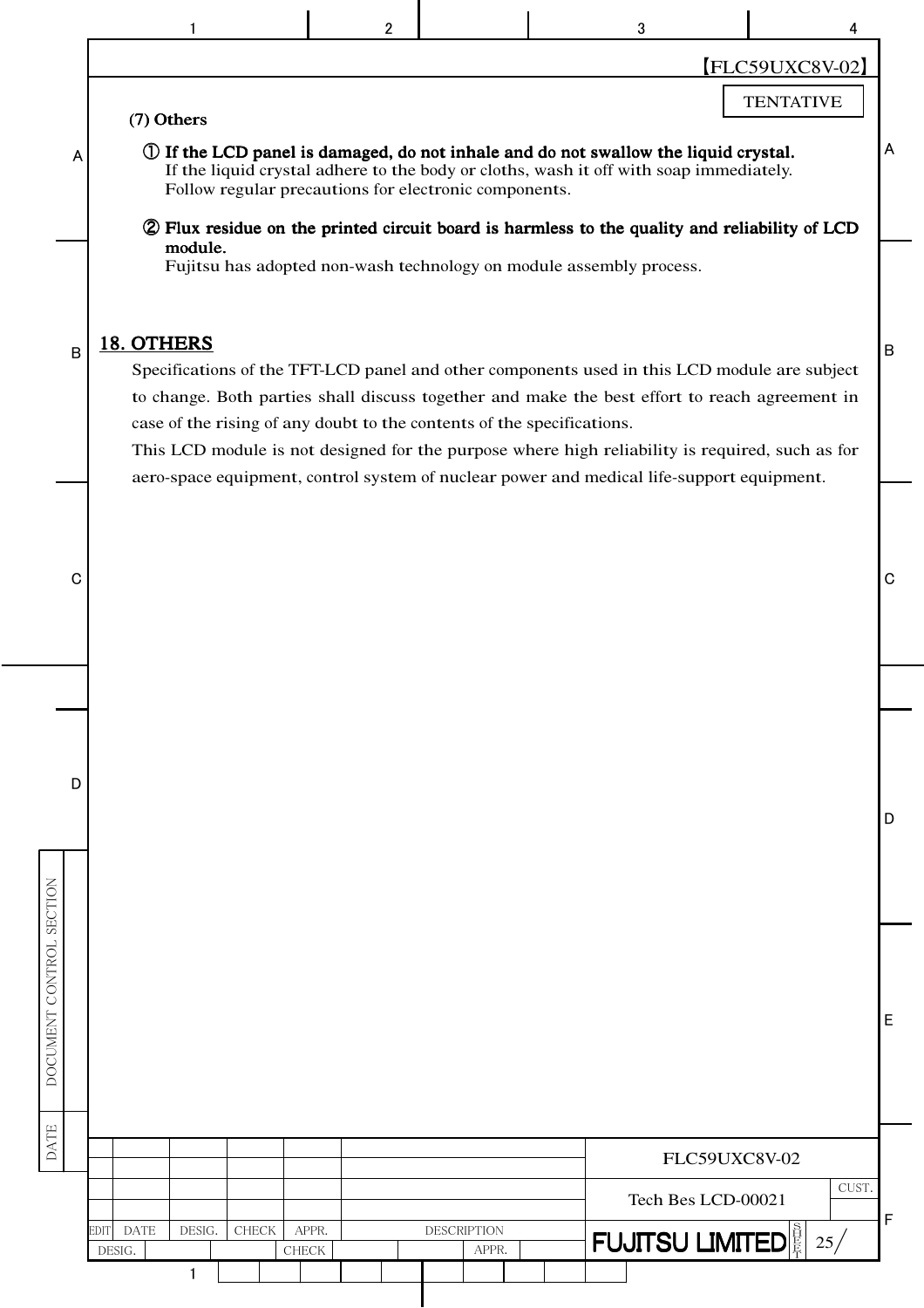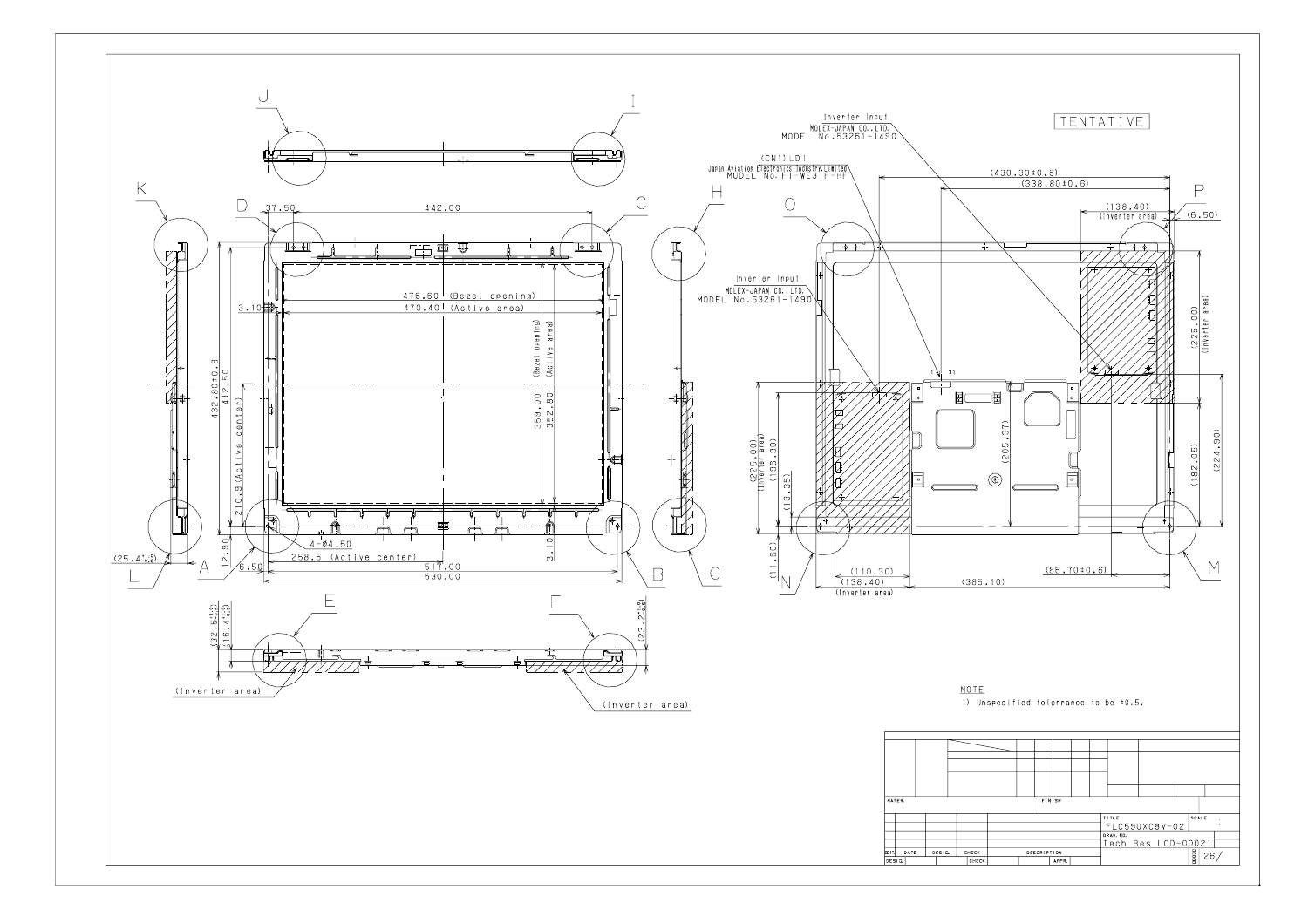